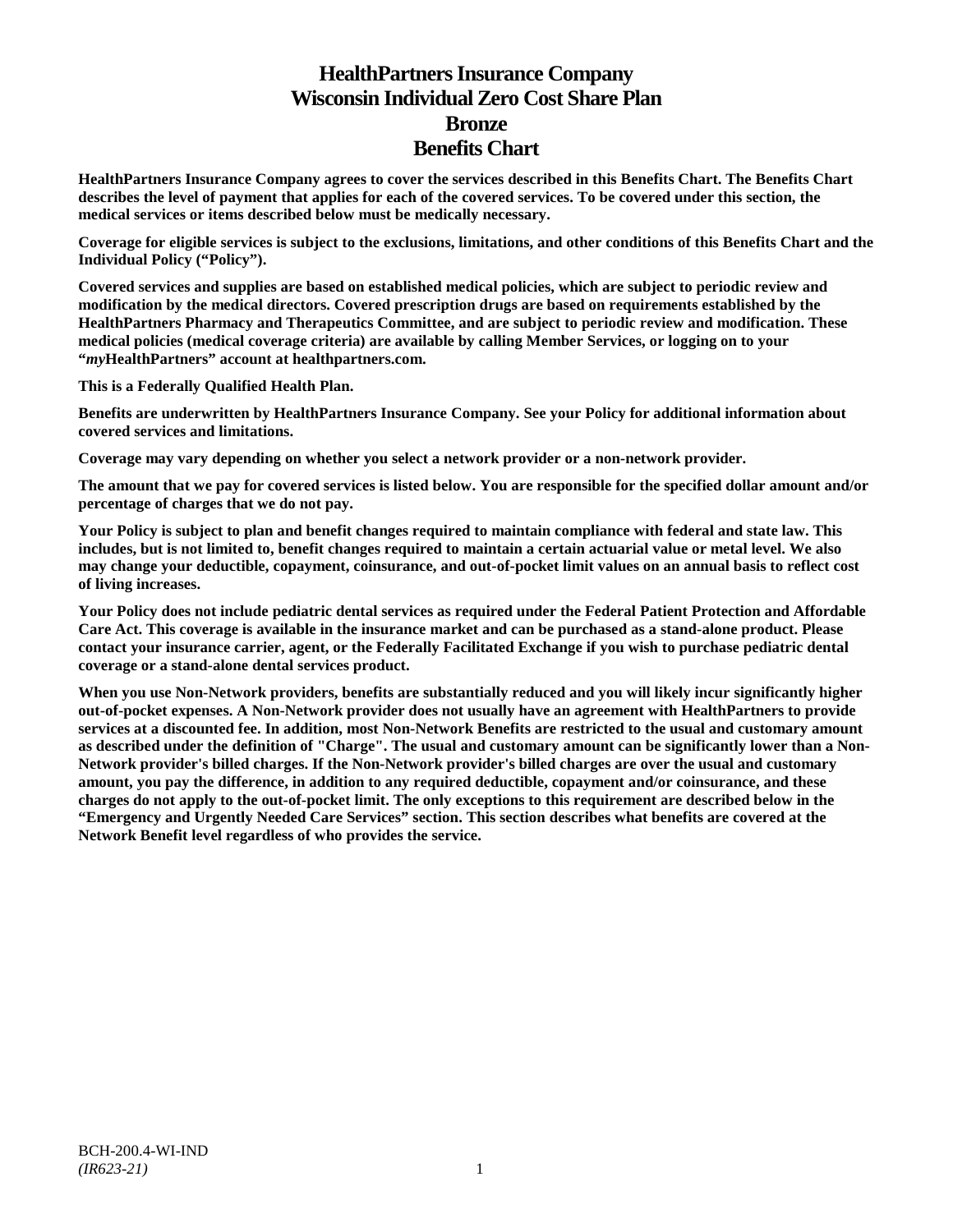# **These definitions apply to the Benefits Chart. They also apply to your Policy.**

| <b>Biosimilar Drug:</b> | A prescription drug, approved by the Food and Drug Administration (FDA), that the FDA has<br>determined is biosimilar to and interchangeable with a biological brand name drug. Biosimilar<br>drugs are not considered generic drugs and are not covered under the generic drug benefit.                                                                                                                                                                                                                                                                                                                                     |
|-------------------------|------------------------------------------------------------------------------------------------------------------------------------------------------------------------------------------------------------------------------------------------------------------------------------------------------------------------------------------------------------------------------------------------------------------------------------------------------------------------------------------------------------------------------------------------------------------------------------------------------------------------------|
| <b>Brand Name Drug:</b> | A prescription drug, approved by the Food and Drug Administration (FDA), that is manufactured,<br>sold or licensed for sale under a trademark by the pharmaceutical company that originally<br>researched and developed the drug. Brand name drugs have the same active-ingredient formula as<br>the generic version of the drug. However, generic drugs are manufactured and sold by other drug<br>manufacturers and are generally not available until after the patent on the brand name drug has<br>expired. A few brand name drugs may be covered at the generic benefit level if this is indicated on<br>the formulary. |
| <b>Calendar Year:</b>   | This is the 12-month period beginning 12:01 A.M. Central Time, on January 1, and ending 12:00<br>A.M. Central Time of the next following December 31.                                                                                                                                                                                                                                                                                                                                                                                                                                                                        |
| Charge:                 | For covered services delivered by a network provider, this is the provider's discounted fee for a<br>given medical/surgical service, procedure or item.                                                                                                                                                                                                                                                                                                                                                                                                                                                                      |
|                         | For covered services delivered by non-network providers, a contracted rate may apply if such<br>arrangement is available to HealthPartners.                                                                                                                                                                                                                                                                                                                                                                                                                                                                                  |
|                         | For the Usual and Customary Charge for covered services delivered by non-network providers,<br>our payment is calculated using one of the following options to be determined at HealthPartners'<br>discretion: 1) a percentage of the Medicare fee schedule; 2) a comparable schedule if the service is<br>not on the Medicare fee schedule; or 3) a commercially reasonable rate for such service.                                                                                                                                                                                                                          |
|                         | The Usual and Customary Charge is the maximum amount allowed that we consider in the<br>calculation of the payment of charges incurred for certain covered services. You must pay for any<br>charges above the usual and customary charge, and they do not apply to the out-of-pocket limit.                                                                                                                                                                                                                                                                                                                                 |
|                         | A charge is incurred for covered ambulatory medical and surgical services, on the date the service<br>or item is provided. A charge is incurred for covered inpatient services, on the date of admission to<br>a hospital. To be covered, a charge must be incurred on or after your effective date and on or<br>before the termination date.                                                                                                                                                                                                                                                                                |
|                         | Copayment/Coinsurance: The specified dollar amount, or percentage, of charges incurred for covered services, which we do<br>not pay, but which you must pay, each time you receive certain medical services, procedures or<br>items. Our payment for those covered services or items begins after the copayment or coinsurance<br>is satisfied. Covered services or items requiring a copayment or coinsurance are specified in this<br>Benefits Chart.                                                                                                                                                                      |
|                         | For services provided by a network provider:                                                                                                                                                                                                                                                                                                                                                                                                                                                                                                                                                                                 |
|                         | An amount which is listed as a flat dollar copayment is applied to a network provider's discounted<br>charges for a given service. However, if the network provider's discounted charges for a service or<br>item is less than the flat dollar copayment, you will pay the network provider's discounted charge.<br>An amount which is listed as a percentage of charges or coinsurance is based on the network<br>provider's discounted charges, calculated at the time the claim is processed, which may include an<br>agreed upon fee schedule rate for case rate or withhold arrangements.                               |
|                         | For services provided by a Non-Network provider:                                                                                                                                                                                                                                                                                                                                                                                                                                                                                                                                                                             |
|                         | Any copayment or coinsurance is applied to the lesser of the provider's charges or the usual and<br>customary charge for a service.                                                                                                                                                                                                                                                                                                                                                                                                                                                                                          |
|                         | A copayment or coinsurance is due at the time a service is provided, or when billed by the<br>provider. The copayment or coinsurance applicable for a scheduled visit with a network provider<br>will be collected for each visit, late cancellation and failed appointment.                                                                                                                                                                                                                                                                                                                                                 |
|                         |                                                                                                                                                                                                                                                                                                                                                                                                                                                                                                                                                                                                                              |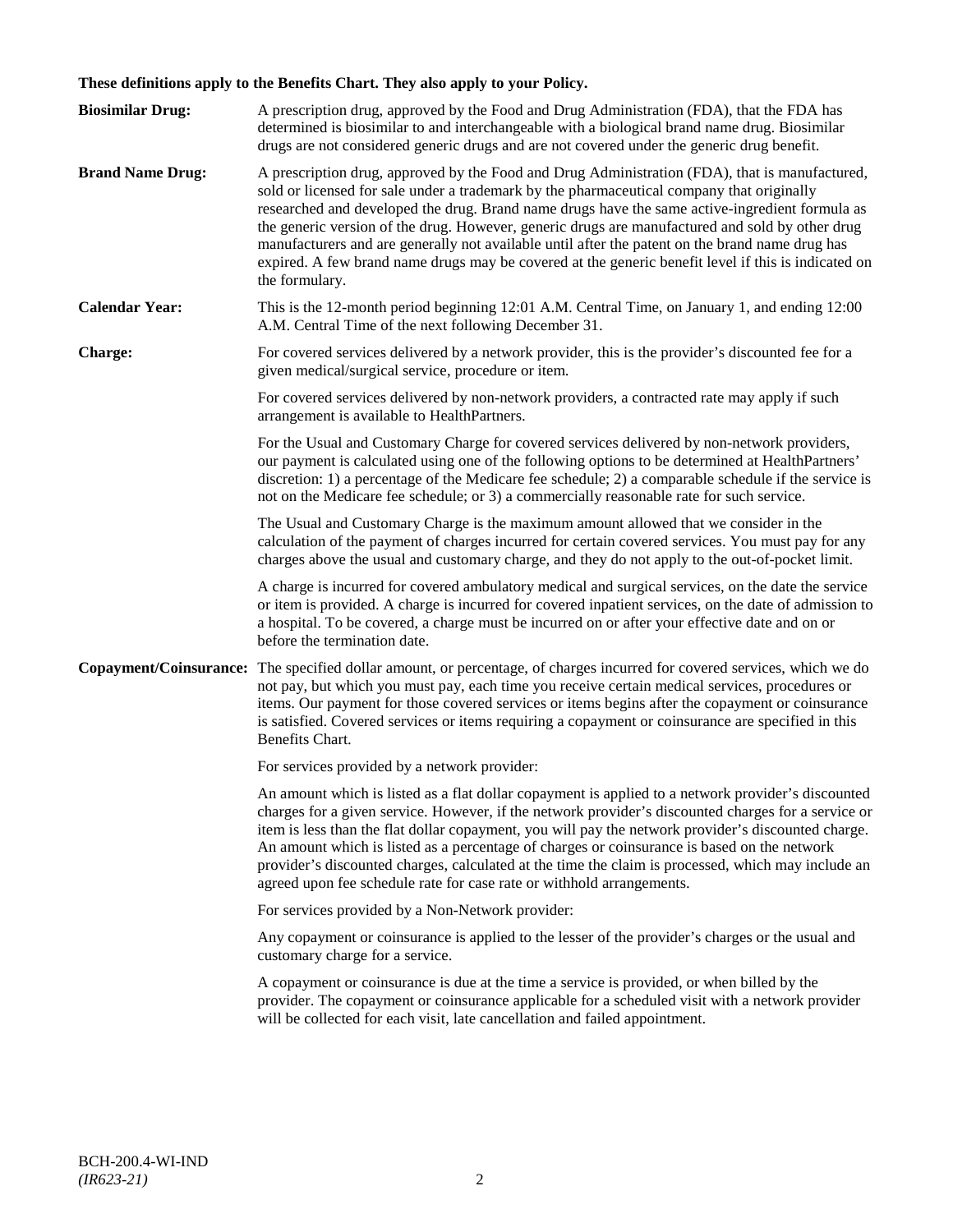| <b>Formulary:</b>           | This is a current list, which may be revised from time to time, of prescription drugs, medications,<br>equipment and supplies covered by us as indicated in this Benefits Chart which are covered at the<br>highest benefit level. Some drugs on the formulary may require prior authorization to be covered<br>as formulary drugs. The formulary, and information on drugs that require prior authorization, are<br>available by calling Member Services, or logging on to your "myHealthPartners" account at<br>healthpartners.com. |
|-----------------------------|---------------------------------------------------------------------------------------------------------------------------------------------------------------------------------------------------------------------------------------------------------------------------------------------------------------------------------------------------------------------------------------------------------------------------------------------------------------------------------------------------------------------------------------|
| <b>Generic Drug:</b>        | A prescription drug, approved by the Food and Drug Administration (FDA), that the FDA has<br>determined is comparable to a brand name drug product in dosage form, strength, route of<br>administration, quality, intended use and documented bioequivalence. Generally, generic drugs<br>cost less than brand name drugs. Some brand name drugs may be covered at the generic drug<br>benefit level if this is indicated on the formulary.                                                                                           |
|                             | <b>Non-Formulary Drug:</b> This is a prescription drug, approved by the Food and Drug<br>Administration (FDA), that is not on the formulary, is medically necessary and is not investigative<br>or experimental or otherwise excluded under your Policy.                                                                                                                                                                                                                                                                              |
| <b>Specialty Drug List:</b> | This is a current list, which may be revised from time to time, of prescription drugs, medications,<br>equipment and supplies, which are typically bio-pharmaceuticals. The purpose of a specialty drug<br>list is to facilitate enhanced monitoring of complex therapies used to treat specific conditions.<br>Specialty drugs are covered by us as indicated in this Benefits Chart. The specialty drug list is<br>available by calling Member Services, or logging on to your "myHealthPartners" account at<br>healthpartners.com. |
| virtuwell:                  | This is an online service that you may use to receive a diagnosis and treatment for certain routine<br>conditions, such as a cold and flu, ear pain and sinus infections. You may access the virtuwell web<br>site at virtuwell.com.                                                                                                                                                                                                                                                                                                  |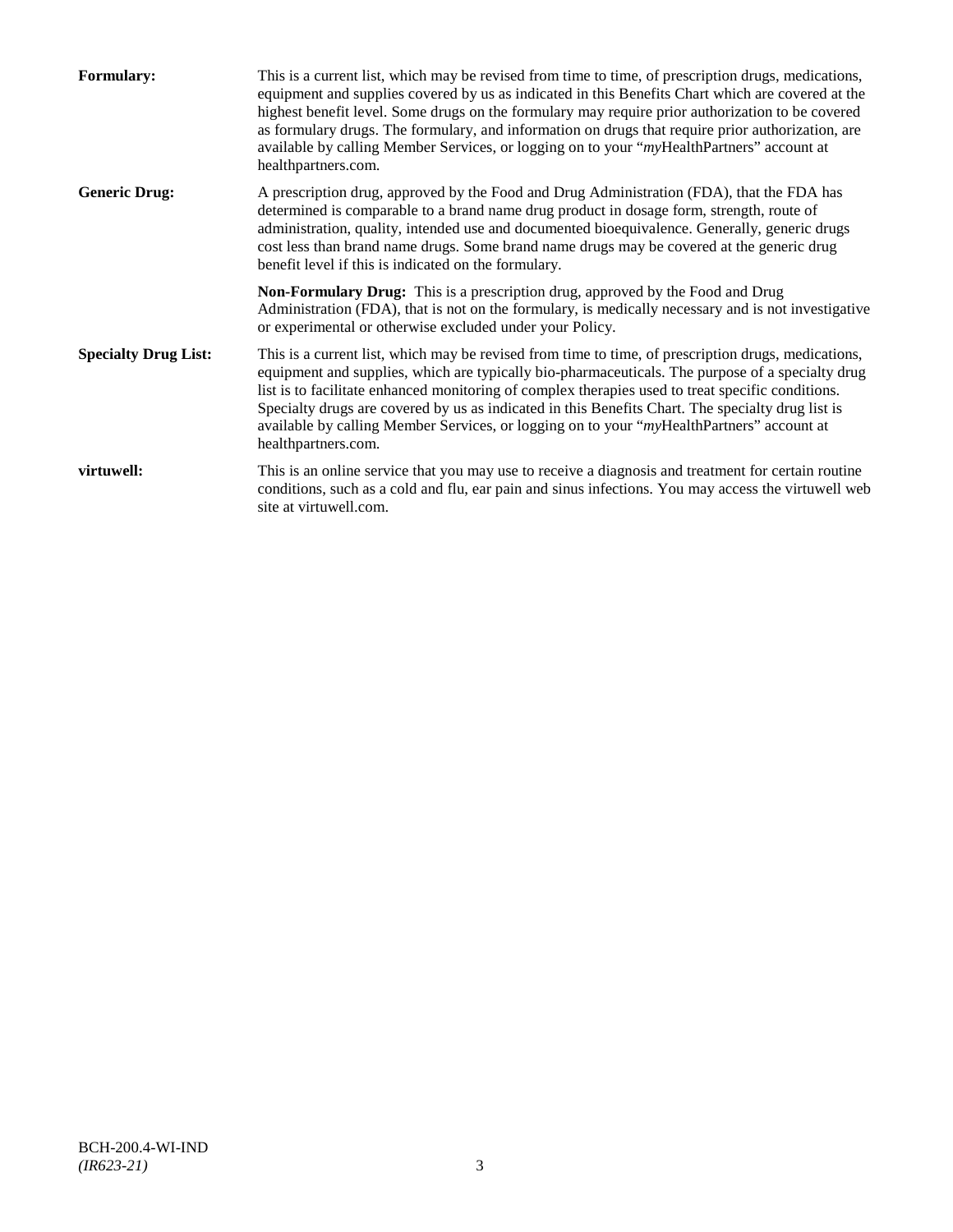# **DEDUCTIBLES AND OUT-OF-POCKET LIMITS**

# **Individual Calendar Year Deductible**

| <b>Network Benefits</b> | <b>Non-Network Benefits</b> |
|-------------------------|-----------------------------|
| None.                   | None.                       |

# **Family Calendar Year Deductible**

| <b>Network Benefits</b> | <b>Non-Network Benefits</b> |
|-------------------------|-----------------------------|
| None.                   | None.                       |

# **Individual Calendar Year Out-of-Pocket Limit**

| <b>Network Benefits</b> | <b>Non-Network Benefits</b> |
|-------------------------|-----------------------------|
| None.                   | None.                       |

# **Family Calendar Year Out-of-Pocket Limit**

| <b>Network Benefits</b> | <b>Non-Network Benefits</b> |
|-------------------------|-----------------------------|
| None.                   | None.                       |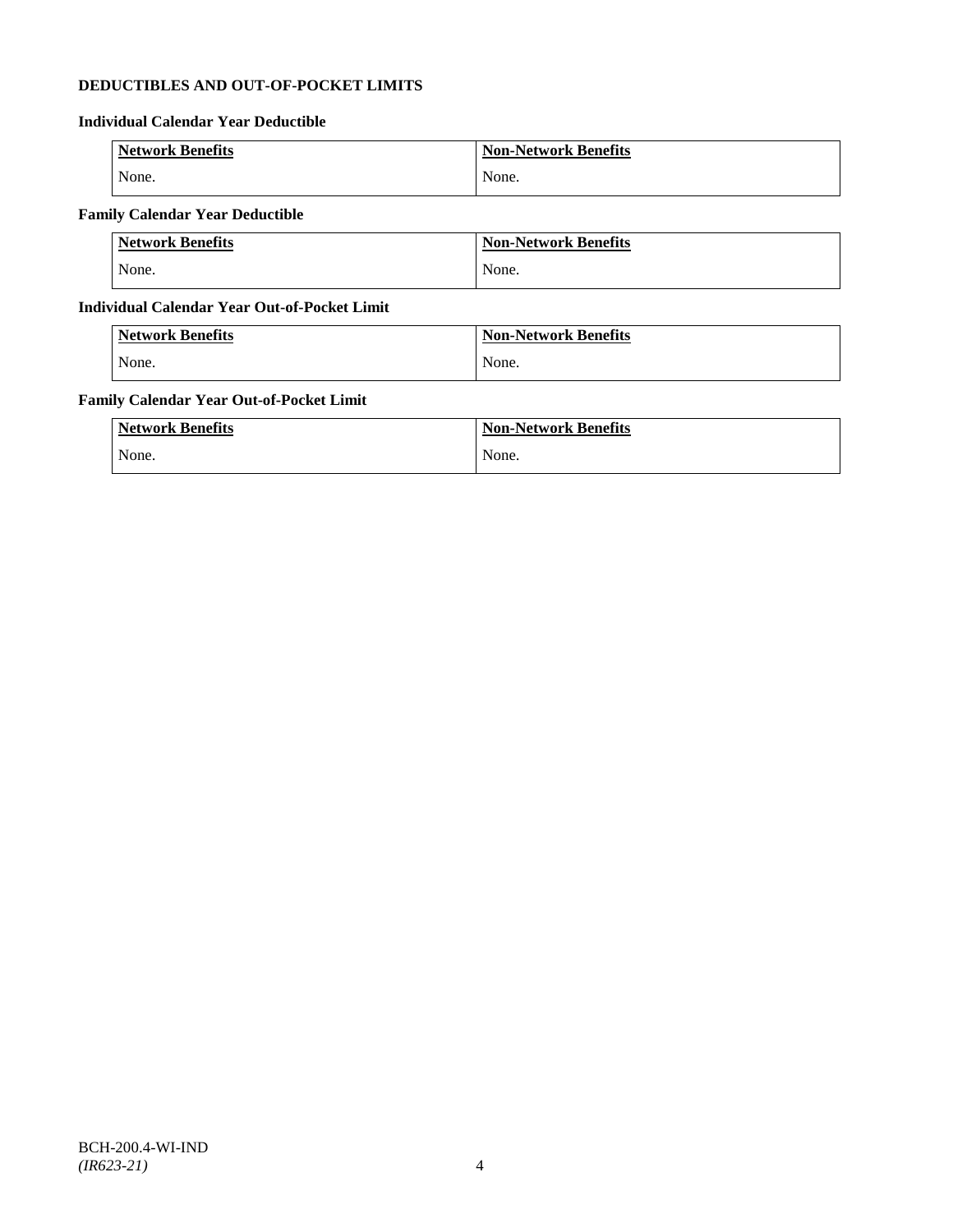# **AMBULANCE AND MEDICAL TRANSPORTATION**

### **Covered Services:**

We cover ambulance and medical transportation for medical emergencies and as shown below.

We also cover medically necessary, non-emergency transportation if it meets our medical coverage criteria.

Covered services are based on established medical policies, which are subject to periodic review and modification by the medical directors. These medical policies (medical coverage criteria) and applicable prior authorization requirements are available by calling Member Services, or logging on to your "*my*HealthPartners" account a[t healthpartners.com.](http://www.healthpartners.com/)

### **Ambulance and Medical Transportation (other than non-emergency fixed wing air ambulance transportation)**

| <b>Network Benefits</b> |                               | Non-Network Benefits  |
|-------------------------|-------------------------------|-----------------------|
|                         | 100% of the charges incurred. | See Network Benefits. |

### **Non-Emergency Fixed Wing Air Ambulance Transportation**

| <b>Network Benefits</b>       | <b>Non-Network Benefits</b>   |
|-------------------------------|-------------------------------|
| 100% of the charges incurred. | 100% of the charges incurred. |

### **Not Covered:**

See "Services Not Covered" in your Policy.

# **AUTISM TREATMENT**

### **Covered Services:**

Your network provider will coordinate the prior authorization process for any autism treatment services. You may call Member Services at 952-967-7540 or toll-free at 1-888-360-0622 if you have any questions or concerns regarding the authorization process.

Please call Member Services at 952-967-7540 or toll-free at 1-888-360-0622 to request authorization for autism treatment services from a Non-Network provider.

We cover prior authorized evidence-based intensive-level and non-intensive-level treatment of autism spectrum disorders (autism disorder, Asperger's syndrome or pervasive development disorder not otherwise specified).

Covered services are based on established medical policies, which are subject to periodic review and modification by the medical directors. These medical policies (medical coverage criteria) are available by calling Member Services, or logging on to your "*my*HealthPartners" account at [healthpartners.com.](http://www.healthpartners.com/)

**Intensive-Level Services for children diagnosed with autism spectrum disorders.** Intensive-level services must begin on or after two years of age and end before nine years of age. Intensive-level services, on average, are services provided for more than 20 hours of treatment per week. (The average number of hours a week is calculated over a 6-month period.)

| <b>Network Benefits</b>                  | <b>Non-Network Benefits</b>              |
|------------------------------------------|------------------------------------------|
| 100% of the charges incurred.            | 100% of the charges incurred.            |
| Limited to 235 visits per calendar year. | Limited to 235 visits per calendar year. |

The maximum number of visits is combined for Network Benefits and Non-Network Benefits.

#### **Intensive-Level Services Lifetime Maximum Benefit**

| <b>Network Benefits</b>                               | <b>Non-Network Benefits</b>                           |
|-------------------------------------------------------|-------------------------------------------------------|
| 4 years of cumulative services under this plan or any | 4 years of cumulative services under this plan or any |
| other plan.                                           | other plan.                                           |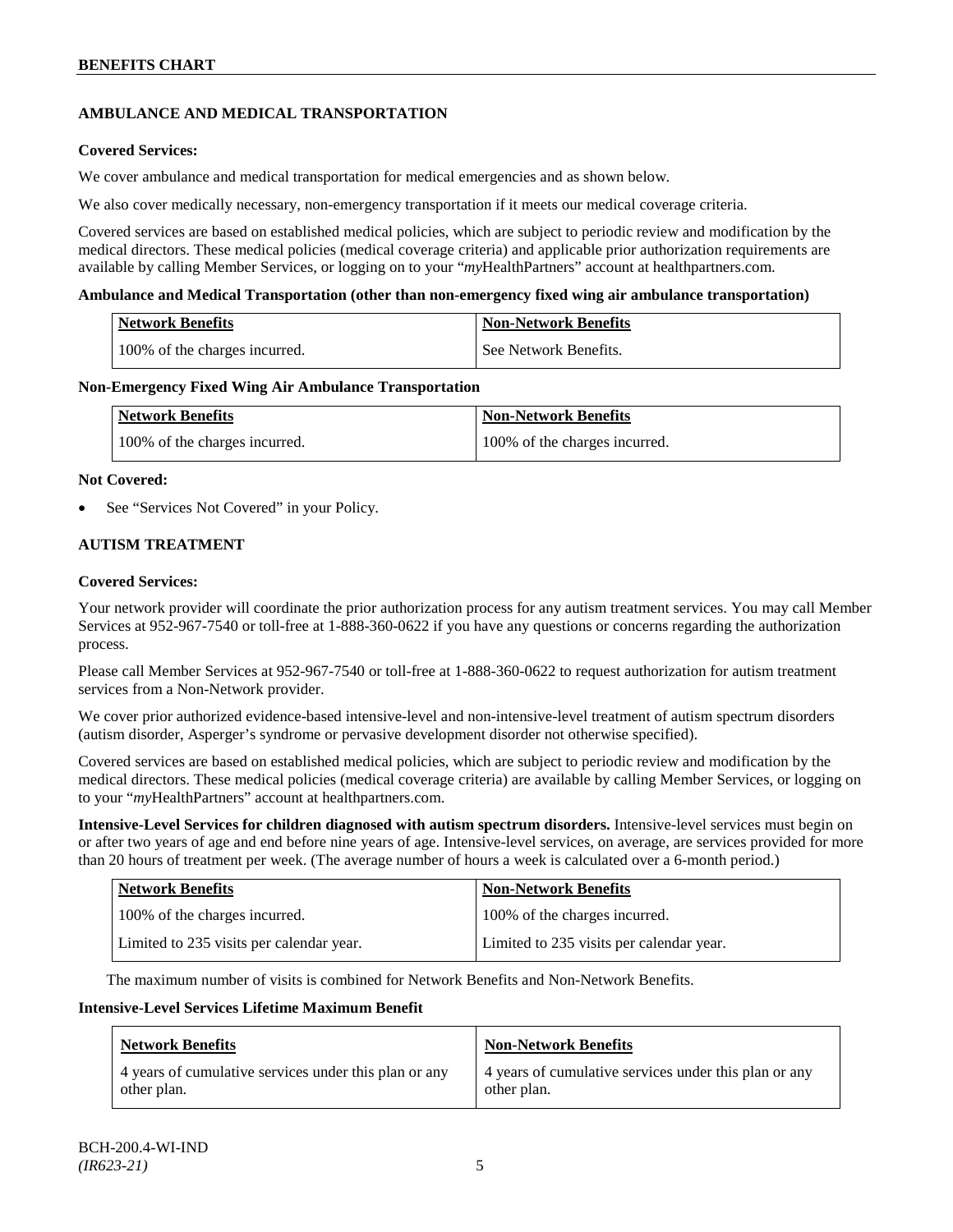# **Non-intensive-Level Services for Insureds diagnosed with autism spectrum disorders**

| Network Benefits                         | <b>Non-Network Benefits</b>              |
|------------------------------------------|------------------------------------------|
| 100% of the charges incurred.            | 100% of the charges incurred.            |
| Limited to 120 visits per calendar year. | Limited to 120 visits per calendar year. |

The maximum number of visits is combined for Network Benefits and Non-Network Benefits.

# **Not Covered:**

See "Services Not Covered" in your Policy.

# **BEHAVIORAL HEALTH SERVICES**

### **Covered Services:**

Covered services are based on established medical policies, which are subject to periodic review and modification by the medical directors. These medical policies (medical coverage criteria) are available by calling Member Services, or logging on to your "*my*HealthPartners" account at [healthpartners.com.](http://www.healthpartners.com/)

**Transitional Treatment Services.** These are services for the treatment of nervous or mental disorders, alcoholism or other drug abuse problems which are provided to an Insured in a less restrictive manner than are inpatient hospital services but in a more intensive manner than are outpatient services. Transitional treatment services are services offered by a provider, and certified by the Wisconsin Department of Health Services for each of the following (except the last bulleted item):

- Mental health services for covered adults in a day treatment program.
- Mental health services for covered children in a day hospital treatment program.
- Services for persons with chronic mental illness provided through a community support program.
- Residential treatment programs for alcohol and/or drug dependent covered persons.
- Alcohol and Other Drug Abuse (AODA) services in, a day treatment program.
- Services for persons who are experiencing a mental health crisis or who are in a situation likely to turn into a mental health crisis if support is not provided.
- Intensive outpatient programs for the treatment of psychoactive substance use disorders provided in accordance with the patient placement criteria of the American Society of Addiction Medicine.

# **Mental Health Services**

We cover services for mental health diagnoses as described in the Diagnostic and Statistical Manual of Mental Disorders – Fifth Edition (DSM 5) (most recent edition) that lead to significant disruption of function in your life.

We provide coverage for mental health treatment ordered by a Wisconsin court under a valid court order that is issued on the basis of a behavioral care evaluation performed by a licensed psychiatrist or doctoral level licensed psychologist, which includes a diagnosis and an individual treatment plan for care in the most appropriate, least restrictive environment. We must be given a copy of the court order and the behavioral care evaluation, and the service must be a covered benefit under your Policy, and the service must be provided by a network provider, or other provider as required by law.

**Outpatient Services:** We cover medically necessary outpatient professional mental health services for evaluation, crisis intervention, and treatment of mental health disorders.

A comprehensive diagnostic assessment will be made of each patient as the basis for a determination by a mental health professional, concerning the appropriate treatment and the extent of services required.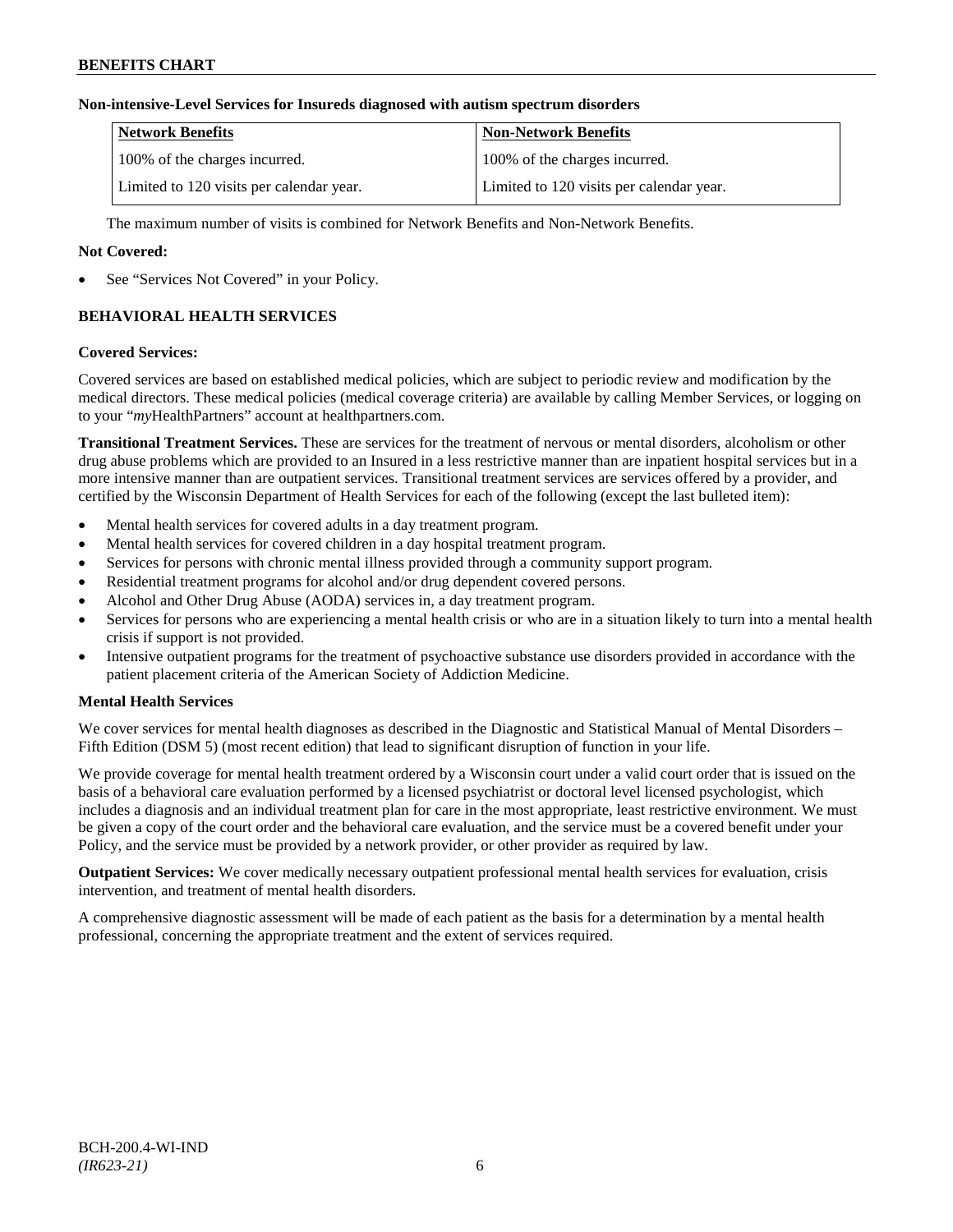Outpatient services we cover for a diagnosed mental health condition include the following:

- Individual, group, family and multi-family therapy;
- Medication management provided by a physician, certified nurse practitioner, or physician's assistant;
- Psychological testing services for the purposes of determining the differential diagnoses and treatment planning for patients currently receiving behavioral health services;
- Partial hospitalization services in a licensed hospital or community mental health center;
- Psychotherapy and nursing services provided in the home if authorized by us; and
- Treatment for gender dysphoria that meets medical coverage criteria.

| <b>Network Benefits</b>       | Non-Network Benefits          |
|-------------------------------|-------------------------------|
| 100% of the charges incurred. | 100% of the charges incurred. |

#### **Group Therapy**

| Network Benefits              | <b>Non-Network Benefits</b>   |
|-------------------------------|-------------------------------|
| 100% of the charges incurred. | 100% of the charges incurred. |

**Inpatient Services:** We cover medically necessary inpatient services in a hospital or licensed residential treatment facility and professional services for treatment of mental health disorders. Medical stabilization is covered under inpatient hospital services in the "Hospital and Skilled Nursing Facility Services" section.

We cover residential care for the treatment of eating disorders in a licensed facility, as an alternative to inpatient care, when it is medically necessary and your physician obtains authorization from us.

| <b>Network Benefits</b>       | <b>Non-Network Benefits</b>   |
|-------------------------------|-------------------------------|
| 100% of the charges incurred. | 100% of the charges incurred. |

**Transitional Treatment Services:** We cover transitional treatment services described above for treatment of mental and nervous disorders**.**

| <b>Network Benefits</b>       | <b>Non-Network Benefits</b>   |
|-------------------------------|-------------------------------|
| 100% of the charges incurred. | 100% of the charges incurred. |

# **Substance Abuse Treatment Services**

We cover medically necessary services for assessments by a licensed alcohol and drug counselor and treatment of Substance-Related Disorders as defined in the latest edition of the DSM 5.

**Outpatient Services:** We cover medically necessary outpatient professional services for diagnosis and treatment of alcoholism and other drug abuse problems. Chemical dependency treatment services must be provided by a program licensed by the local Department of Health Services.

Outpatient services we cover for a diagnosed substance abuse disorder include the following:

- Individual, group, family, and multi-family therapy provided in an office setting; and
- We cover opiate replacement therapy including methadone and buprenorphine treatment.

| Network Benefits              | <b>Non-Network Benefits</b>   |
|-------------------------------|-------------------------------|
| 100% of the charges incurred. | 100% of the charges incurred. |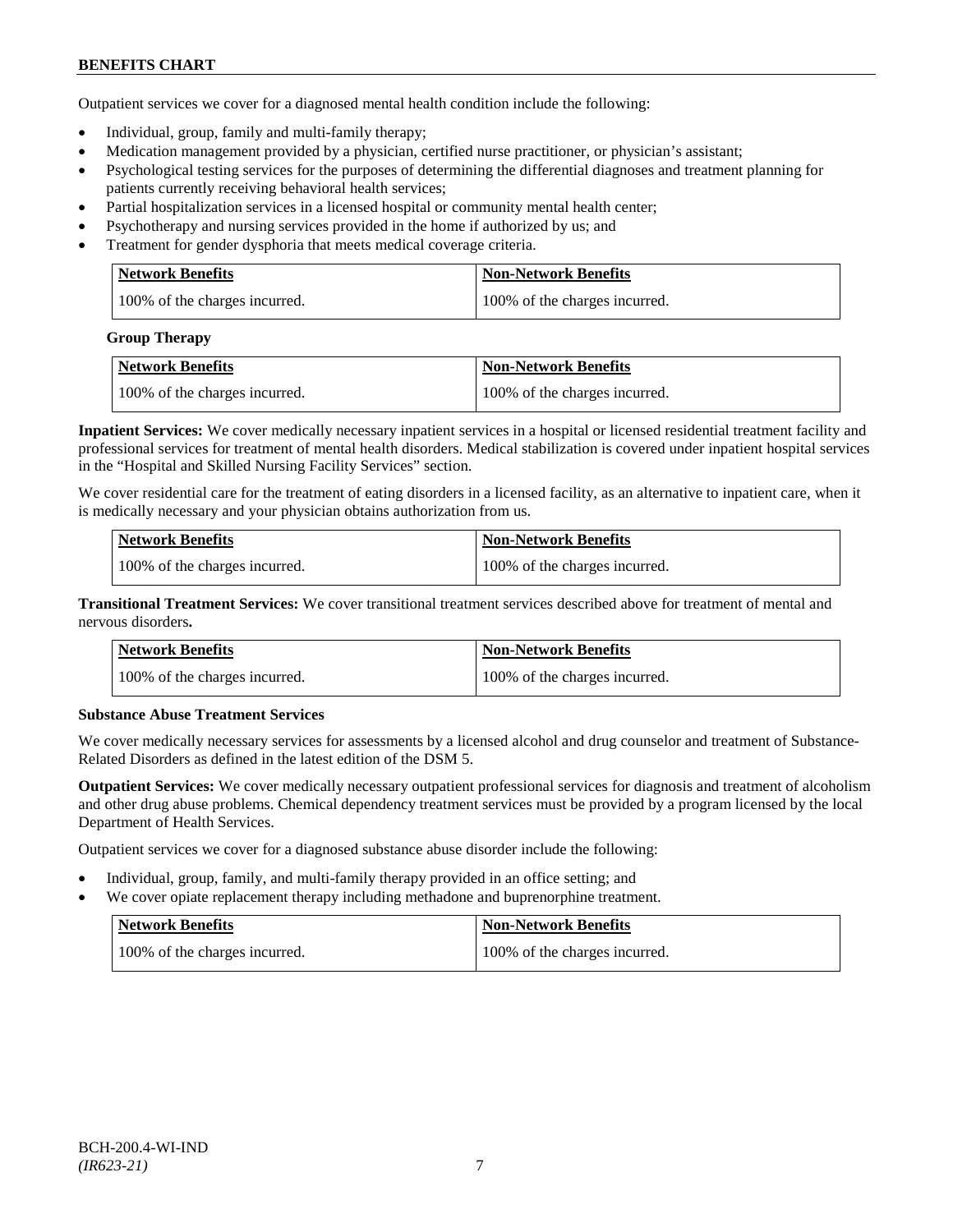**Inpatient Services:** We cover medically necessary inpatient services in a hospital or a licensed residential primary treatment center.

We cover services provided in a hospital that is licensed by the local state and accredited by Medicare.

Detoxification Services: We cover detoxification services in a hospital or community detoxification facility if it is licensed by the local Department of Health Services.

| <b>Network Benefits</b>       | <b>Non-Network Benefits</b>   |
|-------------------------------|-------------------------------|
| 100% of the charges incurred. | 100% of the charges incurred. |

**Transitional Treatment Services:** We cover transitional treatment services described above for treatment of alcoholism or other drug abuse problems.

| <b>Network Benefits</b>       | <b>Non-Network Benefits</b>   |
|-------------------------------|-------------------------------|
| 100% of the charges incurred. | 100% of the charges incurred. |

#### **Additional Mental Health and Substance Abuse Benefits for a Dependent Child Who is a Student**

If a dependent child is a student in a school that is located in Wisconsin, but outside of our service area, we cover services as required under Wisconsin Statute 609.655.

| Network Benefits              | <b>Non-Network Benefits</b>   |
|-------------------------------|-------------------------------|
| 100% of the charges incurred. | 100% of the charges incurred. |

#### **Not Covered:**

See "Services Not Covered" in your Policy.

### **CHIROPRACTIC SERVICES**

#### **Covered Services:**

We cover chiropractic services for rehabilitative care. Chiropractic services are adjustments to any abnormal articulations of the human body, especially those of the spinal column, for the purpose of giving freedom of action to impinged nerves that may cause pain or deranged function.

Massage therapy which is performed in conjunction with other treatment/modalities by a chiropractor, is part of a prescribed treatment plan and is not billed separately is covered.

| <b>Network Benefits</b>       | <b>Non-Network Benefits</b>   |
|-------------------------------|-------------------------------|
| 100% of the charges incurred. | 100% of the charges incurred. |

#### **Not Covered:**

- Massage therapy for the purpose of comfort or convenience of the Insured.
- See "Services Not Covered" in your Policy.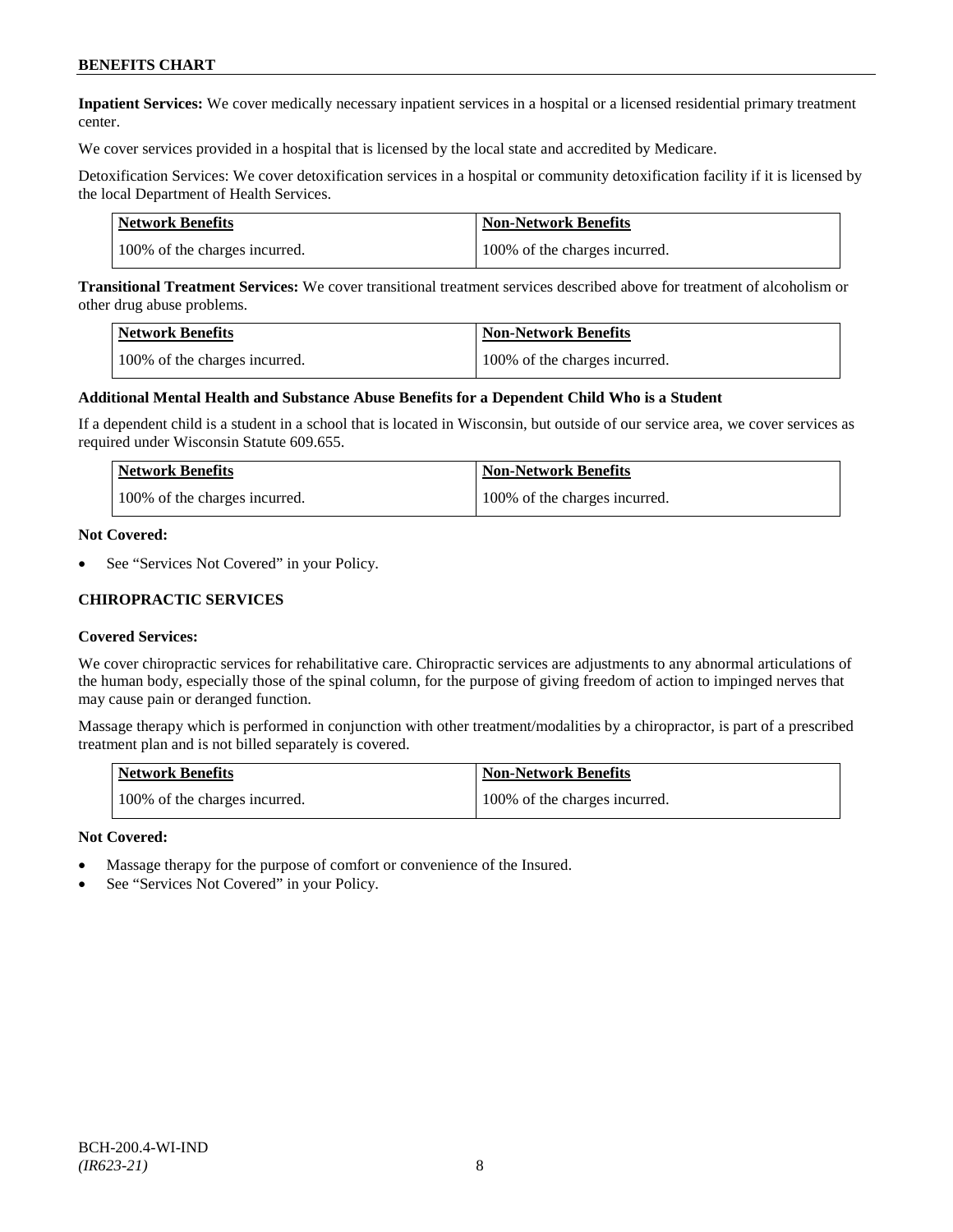# **CLINICAL TRIALS**

# **Covered Services:**

We cover certain routine services if you participate in a Phase I, Phase II, Phase III or Phase IV approved clinical trial that is conducted in relation to the prevention, detection, or treatment of cancer or other life-threatening disease or condition as defined in the Affordable Care Act. Approved clinical trials include (1) federally funded trials when the study or investigation is approved or funded by any of the federal agencies defined in the Public Health Services Act, section 2709 (d) (1) (A); (2) the study or investigation is conducted under an investigational new drug application reviewed by the Food and Drug Administration; and (3) the study or investigation is a drug trial that is exempt from having such an investigational new drug application. We cover routine patient costs for services that would be eligible under the Policy and this Benefits Chart if the service were provided outside of a clinical trial.

| <b>Network Benefits</b>                               | <b>Non-Network Benefits</b>                           |
|-------------------------------------------------------|-------------------------------------------------------|
| Coverage level is same as corresponding Network       | Coverage level is same as corresponding Non-Network   |
| Benefits, depending on type of service provided, such | Benefits, depending on type of service provided, such |
| as Office Visits for Illness or Injury, Inpatient or  | as Office Visits for Illness or Injury, Inpatient or  |
| Outpatient Hospital Services.                         | <b>Outpatient Hospital Services.</b>                  |

### **Not Covered:**

- The investigative or experimental item, device or service itself.
- Items or services that are provided solely to satisfy data collection and analysis needs and that are not used in the direct clinical management of the patient.
- A service that is clearly inconsistent with widely accepted and established standards of care for a particular diagnosis.
- See "Services Not Covered" in your Policy.

# **DENTAL SERVICES**

#### **Covered Services:**

We cover services as described below.

**Accidental Dental Services:** We cover services dentally necessary to treat and restore damage done to sound, natural, unrestored teeth as a result of an accidental injury. Coverage is for damage caused by external trauma to face and mouth only, not for cracked or broken teeth, which result from biting or chewing. We cover restorations, root canals, crowns and replacement of teeth lost that are directly related to the accident in which the Insured was involved. We cover initial exams, xrays and palliative treatment including extractions, and other oral surgical procedures directly related to the accident. Subsequent treatment must be initiated within the Policy's time-frame and must be directly related to the accident. We do not cover restoration and replacement of teeth that are not "sound and natural" at the time of the accident.

Full mouth rehabilitation to correct occlusion (bite) and malocclusion (misaligned teeth not due to the accident) are not covered.

When an implant-supported dental prosthetic treatment is pursued, benefits are limited to the amount that would be paid toward the placement of a removable dental prosthetic appliance that could be used in the absence of implant treatment.

| <b>Network Benefits</b>       | <b>Non-Network Benefits</b> |
|-------------------------------|-----------------------------|
| 100% of the charges incurred. | No coverage.                |

For all accidental dental services, treatment and/or restoration must be initiated within six months of the date of the injury. Coverage is limited to the initial course of treatment and/or initial restoration. Services must be provided within twentyfour months of the date of injury to be covered.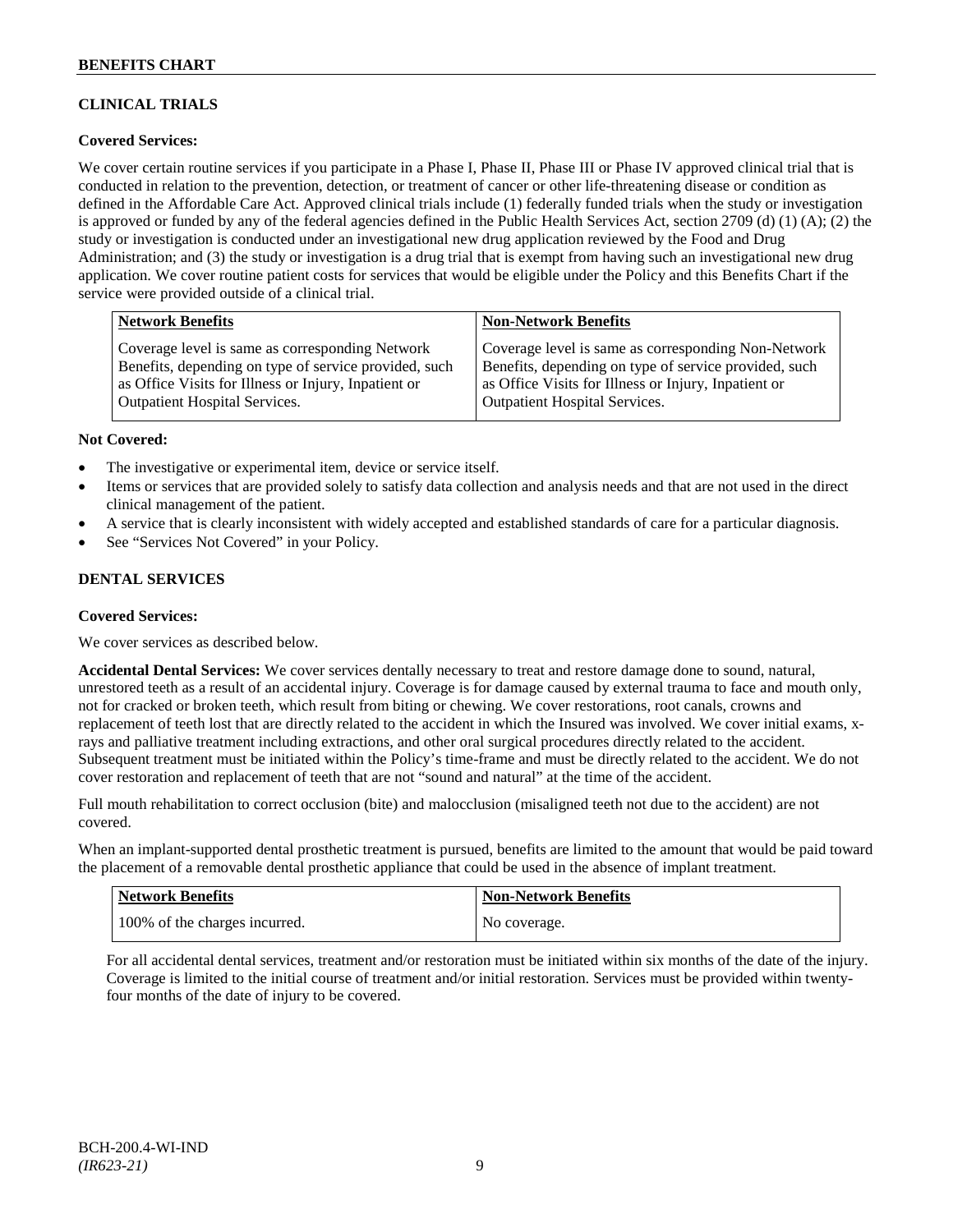### **Medical Referral Dental Services**

**Medically Necessary Outpatient Dental Services:** We cover medically necessary outpatient dental services. Coverage is limited to dental services required for treatment of an underlying medical condition, e.g., removal of teeth to complete radiation treatment for cancer of the jaw, cysts and lesions.

| Network Benefits              | Non-Network Benefits          |
|-------------------------------|-------------------------------|
| 100% of the charges incurred. | 100% of the charges incurred. |

**Medically Necessary Hospitalization and Anesthesia for Dental Care:** We cover medically necessary hospitalization and anesthesia for dental care. This is limited to charges incurred by an Insured who: (1) is a child under age 5; (2) is severely disabled; (3) has a medical condition, and requires hospitalization or general anesthesia for dental care treatment; or (4) is a child between ages 5 and 12 and care in dental offices has been attempted unsuccessfully and usual methods of behavior modification have not been successful, or when extensive amounts of restorative care, exceeding 4 appointments, are required.

Coverage is limited to facility and anesthesia charges. Oral surgeon/dentist professional fees are not covered. The following are examples, though not all-inclusive, of medical conditions which may require hospitalization for dental services: severe asthma, severe airway obstruction or hemophilia. Hospitalization required due to the behavior of the Insured or due to the extent of the dental procedure is not covered.

| Network Benefits              | <b>Non-Network Benefits</b>   |
|-------------------------------|-------------------------------|
| 100% of the charges incurred. | 100% of the charges incurred. |

**Medical Complications of Dental Care:** We cover medical complications of dental care. Treatment must be medically necessary care and related to medical complications of non-covered dental care, including complications of the head, neck, or substructures.

| Network Benefits              | <b>Non-Network Benefits</b>   |
|-------------------------------|-------------------------------|
| 100% of the charges incurred. | 100% of the charges incurred. |

**Oral Surgery:** We cover oral surgery. Coverage is limited to treatment of medical conditions requiring oral surgery, such as treatment of oral neoplasm, non-dental cysts, fracture of the jaw, trauma of the mouth and jaw, and any other oral surgery procedures provided as medically necessary dental services.

| Network Benefits              | <b>Non-Network Benefits</b>   |
|-------------------------------|-------------------------------|
| 100% of the charges incurred. | 100% of the charges incurred. |

**Treatment of Cleft Lip and Cleft Palate:** We cover treatment of cleft lip and cleft palate of a dependent child, including orthodontic treatment and oral surgery directly related to the cleft. Dental services which are not required for the treatment of cleft lip or cleft palate are not covered. If a dependent child covered under your Policy is also covered under a dental plan which includes orthodontic services, that dental plan shall be considered primary for the necessary orthodontic services. Oral appliances are subject to the same copayment, conditions and limitations as durable medical equipment.

| <b>Network Benefits</b>                               | <b>Non-Network Benefits</b>                           |
|-------------------------------------------------------|-------------------------------------------------------|
| Coverage level is same as corresponding Network       | Coverage level is same as corresponding Non-Network   |
| Benefits, depending on type of service provided, such | Benefits, depending on type of service provided, such |
| as Office Visits for Illness or Injury, Inpatient or  | as Office Visits for Illness or Injury, Inpatient or  |
| <b>Outpatient Hospital Services.</b>                  | <b>Outpatient Hospital Services.</b>                  |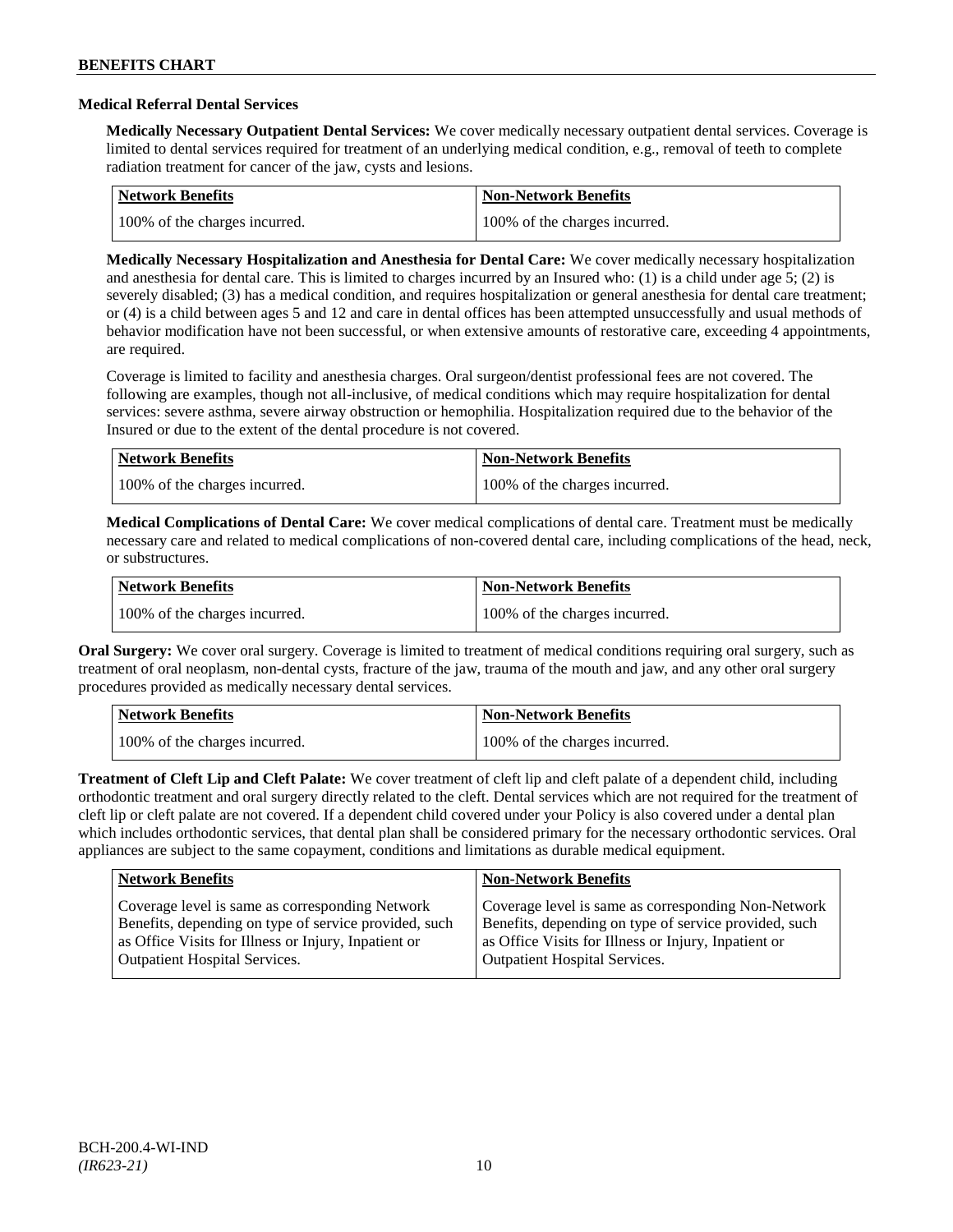**Treatment of Temporomandibular Disorder (TMD) and Craniomandibular Disorder (CMD):** We cover diagnostic procedures, surgical treatment and non-surgical treatment (including intraoral splint therapy devices) for temporomandibular disorder (TMD) and craniomandibular disorder (CMD), which is medically necessary care. Dental services which are not required to directly treat TMD or CMD are not covered.

| <b>Network Benefits</b>       | <b>Non-Network Benefits</b>   |
|-------------------------------|-------------------------------|
| 100% of the charges incurred. | 100% of the charges incurred. |

### **Not Covered:**

- Dental treatment, procedures or services not listed in this Benefits Chart.
- Accident-related dental services if treatment is: (1) provided to teeth which are not sound and natural; (2) to teeth which have been restored; (3) initiated beyond six months from the date of the injury; (4) received beyond the initial treatment or restoration; or (5) received beyond twenty-four months from the date of injury.
- Accident-related dental services by a Non-Network provider.
- Oral surgery to remove wisdom teeth.
- Orthognathic treatment or procedures and all related services.
- See "Services Not Covered" in your Policy.

# **DIAGNOSTIC IMAGING SERVICES**

#### **Covered Services:**

We cover diagnostic imaging, when ordered by a provider and provided in a clinic or outpatient hospital facility.

For Network Benefits, non-emergent, scheduled outpatient Magnetic Resonance Imaging (MRI) and Computed Tomography (CT) must be provided at a designated facility. Your physician or facility will obtain or verify prior authorization for these services, as needed.

We cover services provided in a clinic or outpatient hospital facility. To see the benefit level for inpatient hospital or skilled nursing facility services, see benefits under Inpatient Hospital and Skilled Nursing Facility Services.

#### **Outpatient Magnetic Resonance Imaging (MRI) and Computed Tomography (CT)**

| <b>Network Benefits</b>       | <b>Non-Network Benefits</b>   |
|-------------------------------|-------------------------------|
| 100% of the charges incurred. | 100% of the charges incurred. |

#### **All Other Outpatient Diagnostic Imaging Services**

#### **Services for Illness or Injury**

| Network Benefits              | <b>Non-Network Benefits</b>   |
|-------------------------------|-------------------------------|
| 100% of the charges incurred. | 100% of the charges incurred. |

#### **Preventive Services (MRI/CT procedures are not considered preventive)**

Diagnostic imaging services associated with preventive services are covered at the benefit level shown in the "Preventive Services" section of this Benefits Chart.

#### **Not Covered:**

See "Services Not Covered" in your Policy.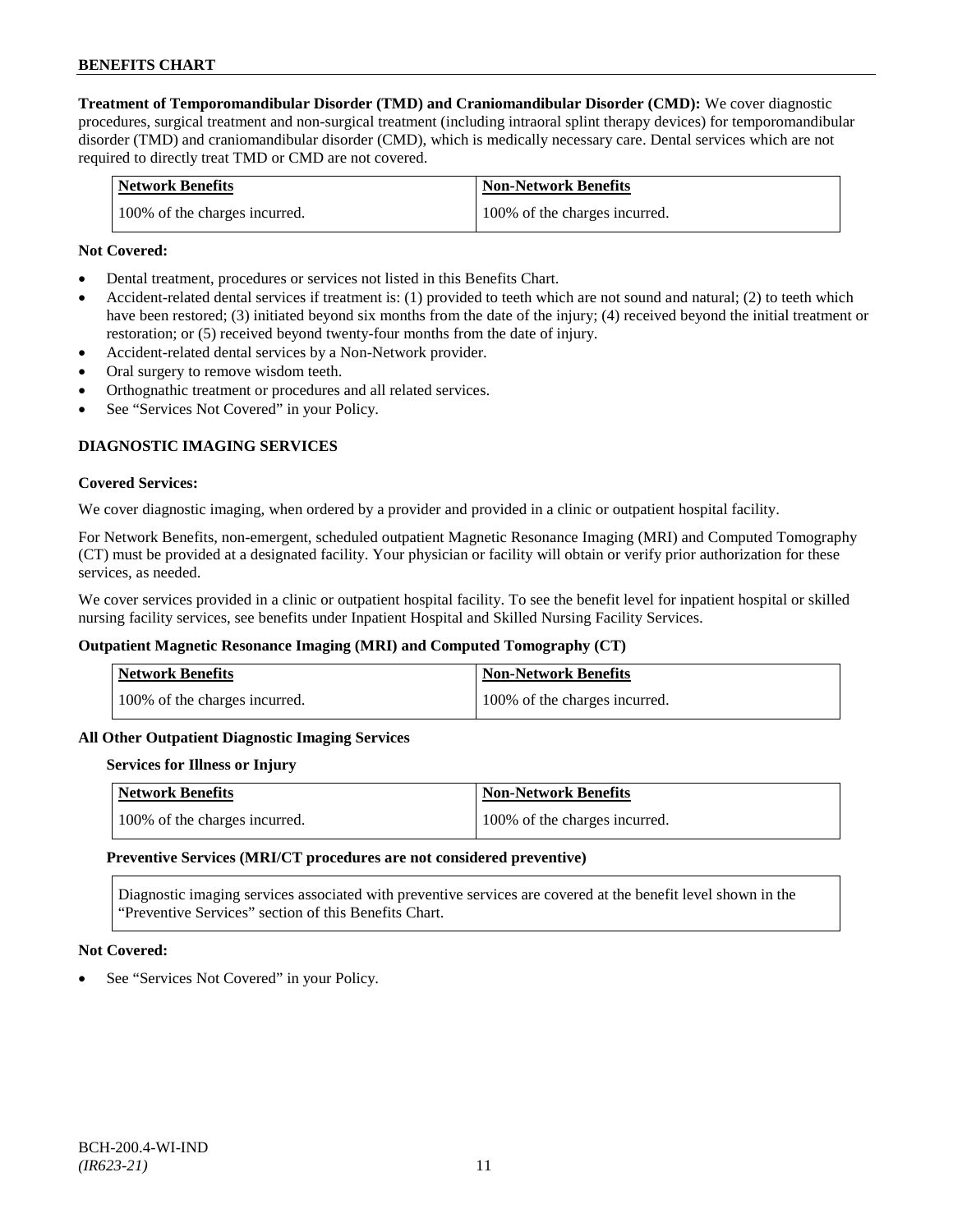# **DURABLE MEDICAL EQUIPMENT, PROSTHETICS, ORTHOTICS AND SUPPLIES**

#### **Covered Services:**

We cover equipment and services, as described below.

We cover durable medical equipment and services, prosthetics, orthotics, and supplies, subject to the limitations below, including certain disposable supplies, enteral feedings and the following diabetic supplies and equipment: glucose monitors, insulin pumps limited to the purchase of one pump per year, syringes, blood and urine test strips and other diabetic supplies as deemed medically appropriate and necessary, for Insureds with gestational, Type I or Type II diabetes.

We cover external hearing aids, cochlear implants, and related treatment prescribed by a physician or by a licensed audiologist for Insureds under 18 years of age who have hearing loss.

We also cover basic hearing aids for Insureds age 18 or older for the correction of a hearing impairment.

Osseointegrated or bone-anchored hearing aids are only covered for Insureds who have hearing loss that is not correctable by any other procedure.

Hearing aids are limited to one basic, standard hearing aid for each ear every three years.

A basic hearing aid is defined as a hearing device that consists of a microphone, amplifier, volume control, battery and receiver. It does not include upgrades above and beyond the functionality of a basic hearing aid, including, but not limited to, hearing improvements for group settings, background noise, Bluetooth/remote control functionality, or extended warranties. Charges for upgrades above the cost of a basic, standard hearing aid are not covered.

| <b>Network Benefits</b>       | <b>Non-Network Benefits</b>   |
|-------------------------------|-------------------------------|
| 100% of the charges incurred. | 100% of the charges incurred. |

#### **Special Dietary Treatment for Phenylketonuria (PKU) if it meets our medical coverage criteria**

| <b>Network Benefits</b>       | <b>Non-Network Benefits</b>   |
|-------------------------------|-------------------------------|
| 100% of the charges incurred. | 100% of the charges incurred. |

#### **Oral Amino Acid Based Elemental Formula if it meets our medical coverage criteria**

| <b>Network Benefits</b>       | <b>Non-Network Benefits</b>   |
|-------------------------------|-------------------------------|
| 100% of the charges incurred. | 100% of the charges incurred. |

# **Limitations:**

Coverage of durable medical equipment is limited by the following.

- No more than a 90-day supply of diabetic supplies are covered and dispensed at a time.
- Payment will not exceed the cost of an alternate piece of equipment or service that is effective and medically necessary.
- For prosthetic benefits, other than oral appliances for cleft lip and cleft palate, payment will not exceed the cost of an alternate piece of equipment or service that is effective, medically necessary and enables Insureds to conduct standard activities of daily living.
- We reserve the right to determine if an item will be approved for rental vs. purchase.
- We require that certain diabetic supplies and equipment be purchased at a pharmacy.
- Diabetic supplies and equipment are limited to certain models and brands.
- Durable medical equipment and supplies must be obtained from or repaired by approved vendors.
- Covered services and supplies are based on established medical policies which are subject to periodic review and modification by the medical directors. Our medical policy for diabetic supplies includes information on our required models and brands. These medical policies (medical coverage criteria) are available by calling Member Services, or logging on to your "*my*HealthPartners" account at [healthpartners.com.](http://www.healthpartners.com/)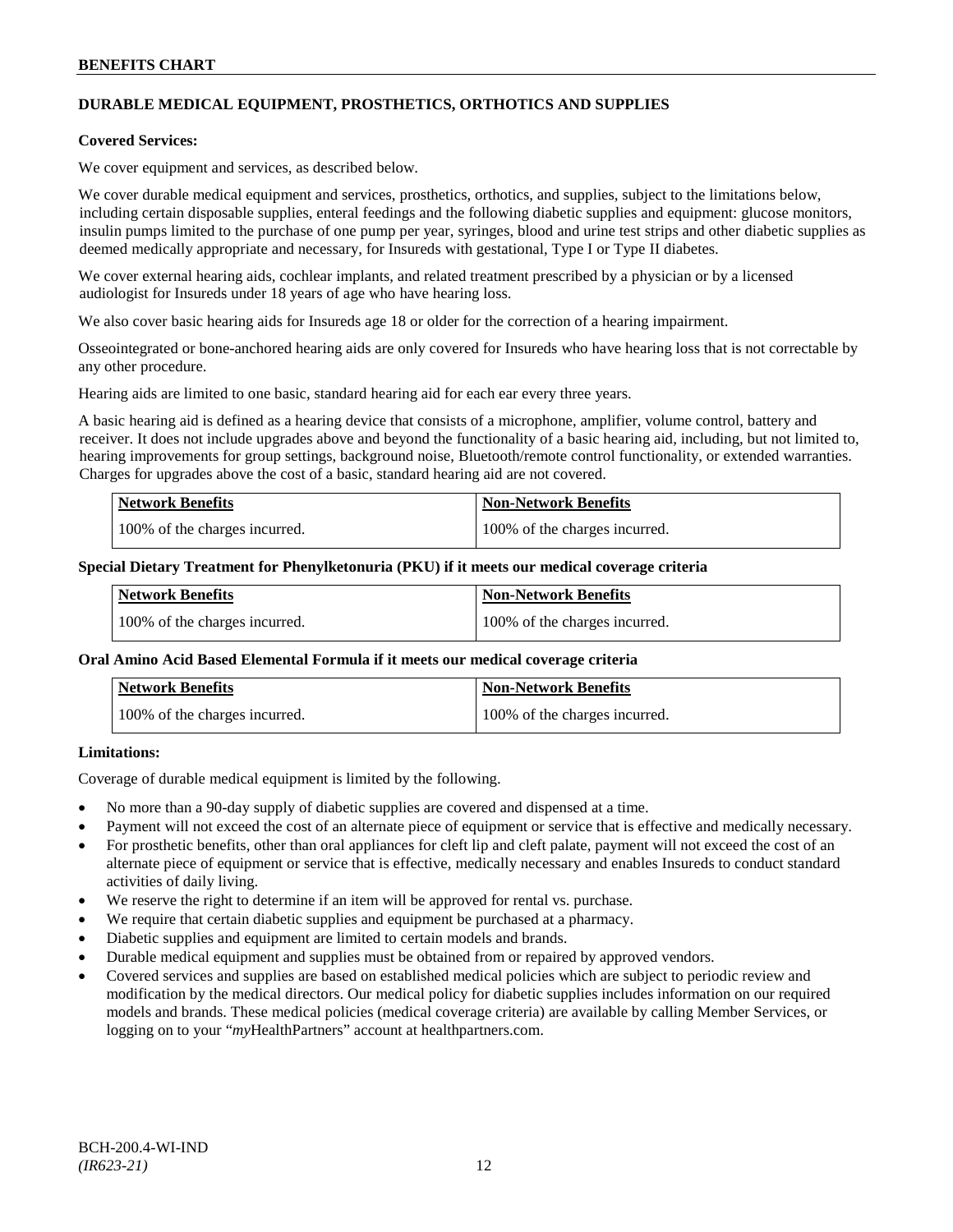# **Not Covered:**

Items which are not eligible for coverage include, but are not limited to:

- Replacement or repair of any covered items, if the items are (i) damaged or destroyed by misuse, abuse or carelessness, (ii) lost; or (iii) stolen.
- Duplicate or similar items.
- Labor and related charges for repair of any covered items which are more than the cost of replacement by an approved vendor.
- Sales tax, mailing, delivery charges, service call charges.
- Items which are primarily educational in nature or for hygiene, vocation, comfort, convenience or recreation.
- Communication aids or devices: equipment to create, replace or augment communication abilities including, but not limited to, speech processors, receivers, communication boards, or computer or electronic assisted communication.
- Implantable and osseointegrated or bone-anchored hearing aids and their fitting, except as specifically described in this Benefits Chart. This exclusion does not apply to cochlear implants.
- Eyeglasses, contact lenses and their fitting, measurement and adjustment, except as specifically described in this Benefits Chart.
- Hair prostheses (wigs).
- Household equipment which primarily has customary uses other than medical, such as, but not limited to, exercise cycles, air purifiers, central or unit air conditioners, water purifiers, non-allergenic pillows, mattresses or waterbeds.
- Household fixtures including, but not limited to, escalators or elevators, ramps, swimming pools and saunas.
- Modifications to the structure of the home including, but not limited to, wiring, plumbing or charges for installation of equipment.
- Vehicle, car or van modifications including, but not limited to, hand brakes, hydraulic lifts and car carrier.
- Rental equipment while owned equipment is being repaired by non-contracted vendors, beyond one month rental of medically necessary equipment.
- Other equipment and supplies, including, but not limited to assistive devices, that we determine are not eligible for coverage.
- See "Services Not Covered" in your Policy.

# **EMERGENCY AND URGENTLY NEEDED CARE SERVICES**

# **Covered Services:**

We cover services for emergency care and urgently needed care if the services are otherwise eligible for coverage under your Policy.

**Urgently Needed Care.** These are services to treat an unforeseen illness or injury that:

- are required in order to prevent a serious deterioration in your health, and
- cannot be delayed until the next available clinic or office hours.

| Network Benefits              | <b>Non-Network Benefits</b>   |
|-------------------------------|-------------------------------|
| 100% of the charges incurred. | 100% of the charges incurred. |

**Emergency Care.** These are services to treat:

- the sudden, unexpected onset of illness or injury which, if left untreated or unattended until the next available clinic or office hours, would result in hospitalization, or
- a condition requiring professional health services immediately necessary to preserve life or stabilize health.

When reviewing claims for coverage of emergency services, our medical director will take into consideration a reasonable layperson's belief that the circumstances required immediate medical care that could not wait until the next working day or next available clinic appointment.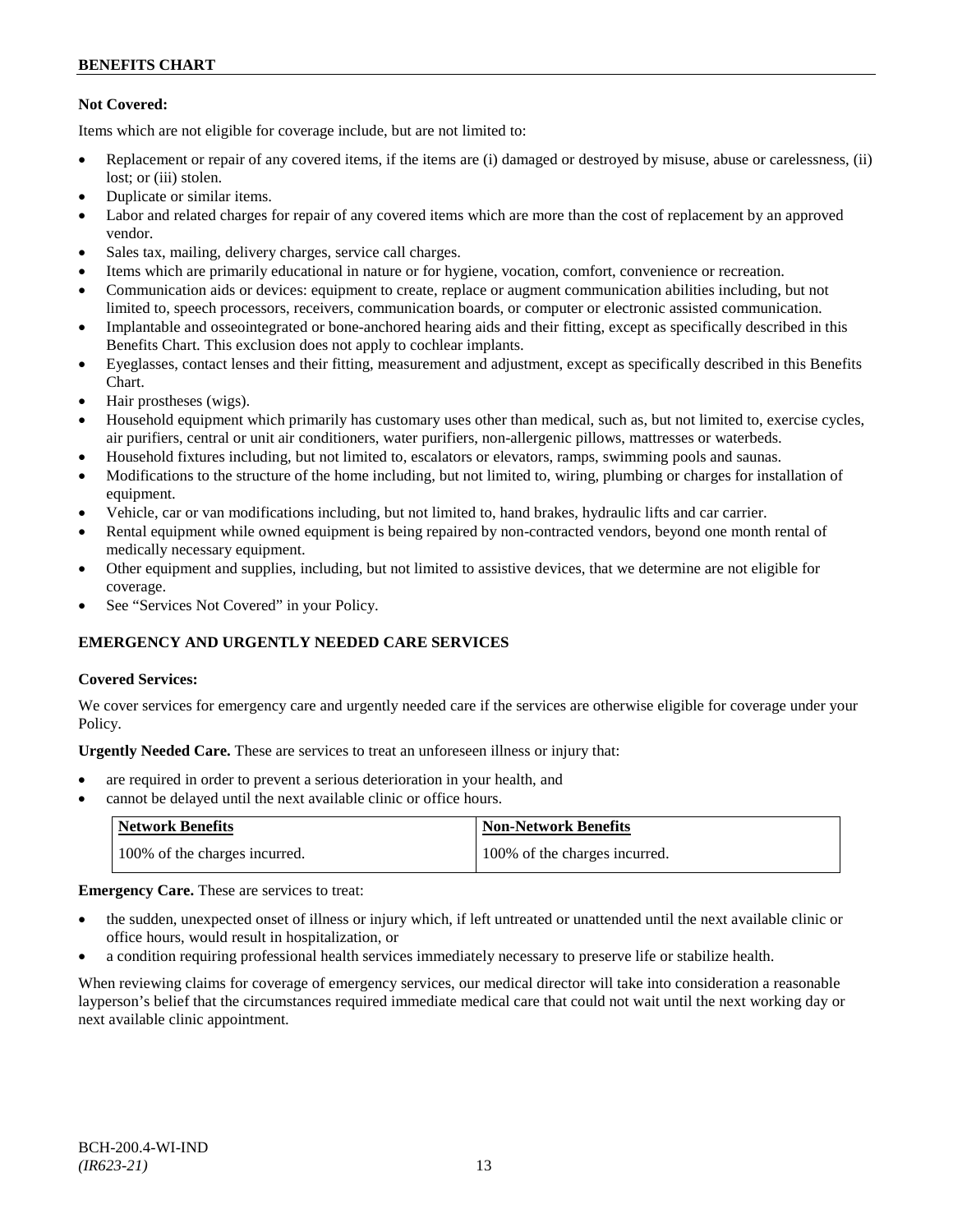# **Emergency Care in a Hospital Emergency Room, including Professional Services of a Physician**

| <b>Network Benefits</b>       | Non-Network Benefits  |
|-------------------------------|-----------------------|
| 100% of the charges incurred. | See Network Benefits. |

# **Inpatient Emergency Care in a Hospital**

| <b>Network Benefits</b>       | <b>Non-Network Benefits</b> |
|-------------------------------|-----------------------------|
| 100% of the charges incurred. | See Network Benefits.       |

### **Not Covered:**

• See "Services Not Covered" in your Policy.

# **GENE THERAPY**

# **Covered Services:**

We cover gene therapy treatment that meets our current medical coverage criteria.

| <b>Network Benefits</b>                                                                                                                                                                                 | <b>Non-Network Benefits</b> |
|---------------------------------------------------------------------------------------------------------------------------------------------------------------------------------------------------------|-----------------------------|
| Coverage level is same as corresponding Network<br>Benefit, depending on type of service provided, such as<br>Office Visits for Illness or Injury, Inpatient or<br><b>Outpatient Hospital Services.</b> | No coverage.                |

# **Limitations:**

- Gene therapy must be provided by a designated provider.
- Specific types of gene therapy are limited to therapies and conditions specified in our medical coverage criteria.

# **Not Covered:**

• See "Services Not Covered" in your Policy.

# **HEALTH EDUCATION**

# **Covered Services:**

We cover education for preventive services and education for the management of chronic health problems (such as diabetes).

| <b>Network Benefits</b>       | Non-Network Benefits          |
|-------------------------------|-------------------------------|
| 100% of the charges incurred. | 100% of the charges incurred. |

# **Not Covered:**

See "Services Not Covered" in your Policy.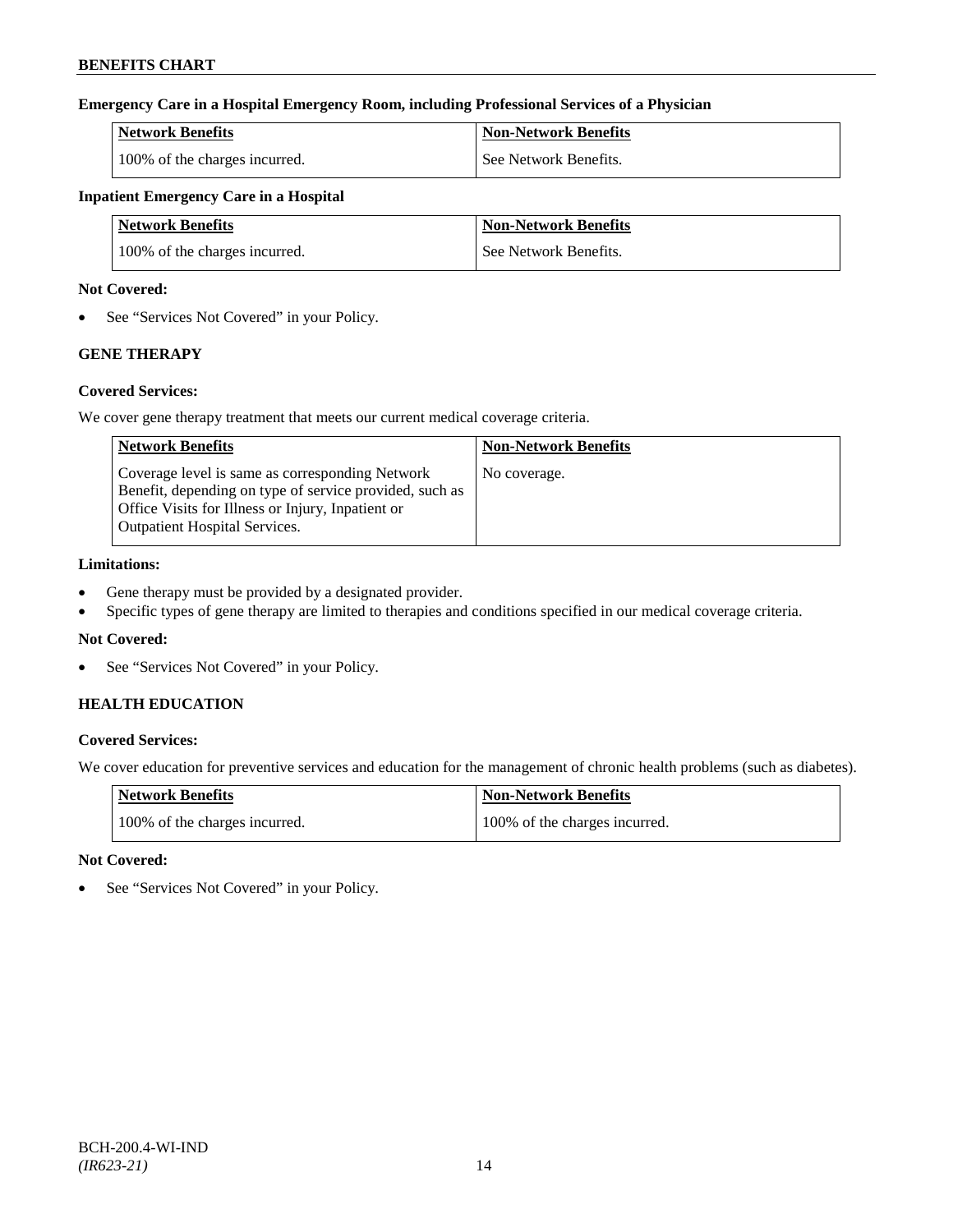# **HOME-BASED HEALTH ASSESSMENT PROGRAM**

# **Covered Services:**

If you meet our criteria for coverage, you may qualify for our home-based comprehensive health risk assessment program. The program covers a health assessment with a designated nurse practitioner.

| <b>Network Benefits</b>       | <b>Non-Network Benefits</b> |
|-------------------------------|-----------------------------|
| 100% of the charges incurred. | No coverage.                |

# **Not Covered:**

See "Services Not Covered" in your Policy.

# **HOME HEALTH SERVICES**

# **Covered Services:**

We cover skilled nursing services, physical therapy, occupational therapy, speech therapy, respiratory therapy and other therapeutic services, non-routine prenatal and routine postnatal well child visits (as described in our medical coverage criteria), phototherapy services for newborns, home health aide services and other eligible home health services when provided in your home, if you are homebound (i.e., unable to leave home without considerable effort due to a medical condition). Lack of transportation does not constitute homebound status. For phototherapy services for newborns and high risk prenatal services, supplies and equipment are included.

We cover total parenteral nutrition/intravenous ("TPN/IV") therapy, equipment, supplies and drugs in connection with IV therapy. IV line care kits are covered under Durable Medical Equipment.

We cover palliative care benefits. Palliative care includes symptom management, education and establishing goals of care. We waive the requirement that you be homebound for a limited number of home visits for palliative care (as shown in this Benefits Chart), if you have a life-threatening, non-curable condition which has a prognosis of survival of two years or less. Additional palliative care visits are eligible under the home health services benefit if you are homebound and meet all other requirements defined in this section.

You do not need to be homebound to receive total parenteral nutrition/intravenous ("TPN/IV") therapy.

Home health services are eligible and covered only when:

- medically necessary; and
- provided as rehabilitative care, terminal care or maternity care; and
- ordered by a physician, and included in the written home care plan.

# **Physical therapy, occupational therapy, speech therapy, respiratory therapy, home health aide services and palliative Care**

| Network Benefits              | <b>Non-Network Benefits</b> |
|-------------------------------|-----------------------------|
| 100% of the charges incurred. | No coverage.                |

**TPN/IV Therapy, Skilled Nursing Services, Non-Routine Prenatal/Postnatal Services and Phototherapy**

| <b>Network Benefits</b>       | <b>Non-Network Benefits</b> |
|-------------------------------|-----------------------------|
| 100% of the charges incurred. | No coverage.                |

Each 24-hour visit (or shifts up to 24-hour visits) equals one visit and counts toward the Maximum visits for all other services shown below. Any visit that lasts less than 24 hours regardless of the length of the visit, will count as one visit toward the Maximum visits for all other services shown below. All visits must be medically necessary and benefit eligible.

# **Routine Prenatal/Postnatal Services and Child Health Supervision Services**

| <b>Network Benefits</b>       | <b>Non-Network Benefits</b>   |
|-------------------------------|-------------------------------|
| 100% of the charges incurred. | 100% of the charges incurred. |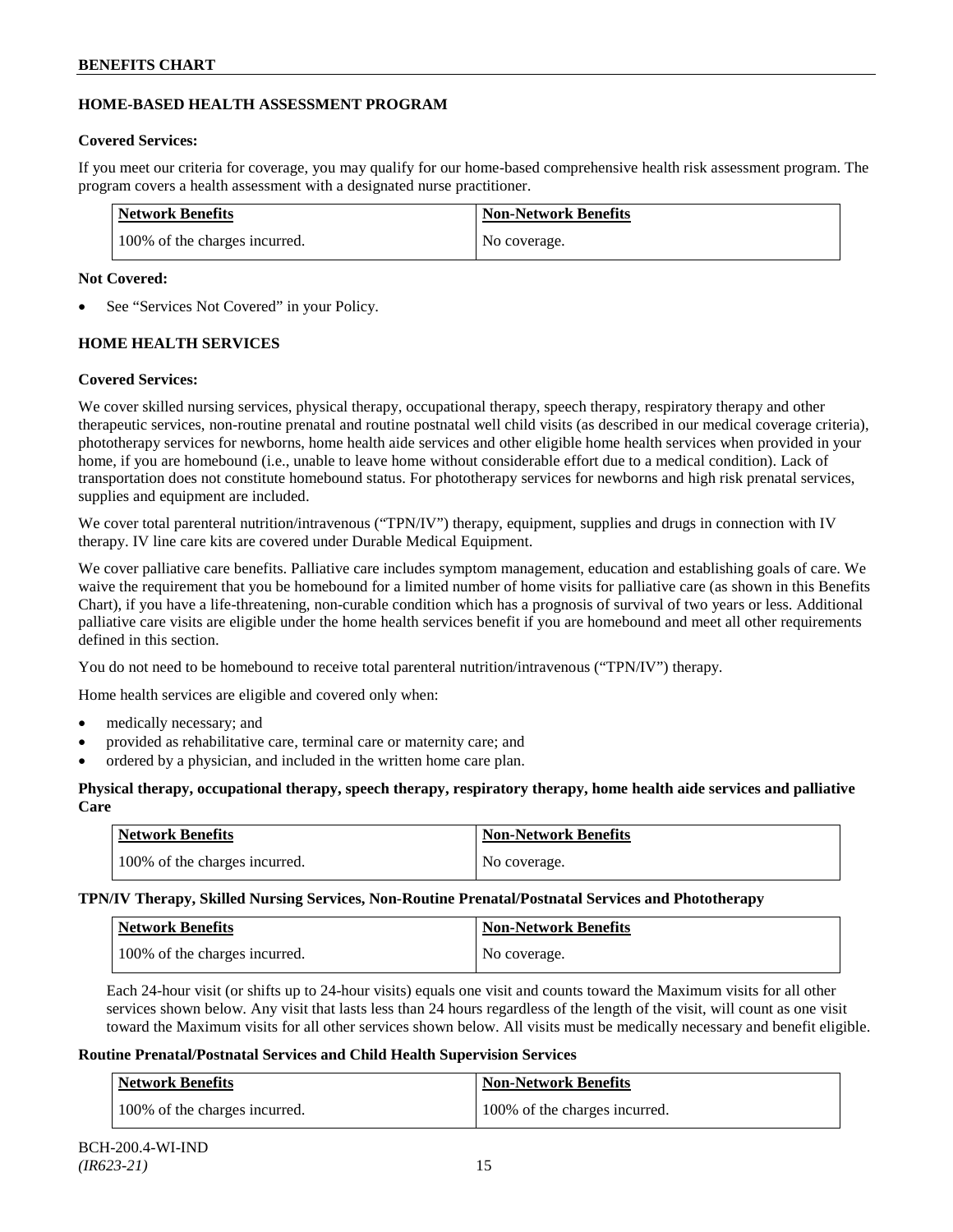# **Maximum Visits for Palliative Care:**

| <b>Network Benefits</b>                                                                                                                        | <b>Non-Network Benefits</b> |
|------------------------------------------------------------------------------------------------------------------------------------------------|-----------------------------|
| If you are eligible to receive palliative care in the home<br>and you are not homebound, there is a maximum of 12<br>visits per calendar year. | No coverage.                |

### **Maximum Visits for All Services Other Than Palliative Care:**

| <b>Network Benefits</b>      | <b>Non-Network Benefits</b> |
|------------------------------|-----------------------------|
| 60 visits per calendar year. | No coverage.                |

The routine postnatal well child visits do not count toward the visit limit.

### **Limitations:**

- Home health services are not provided as a substitute for a primary caregiver in the home or as relief (respite) for a primary caregiver in the home. We will not reimburse family members or residents in your home for the above services.
- A service shall not be considered a skilled nursing service merely because it is performed by, or under the direct supervision of, a licensed nurse. Where a service (such as tracheotomy suctioning or ventilator monitoring) or like services, can be safely and effectively performed by a non-medical person (or self-administered), without the direct supervision of, a licensed nurse, the service shall not be regarded as a skilled nursing service, whether or not a skilled nurse actually provides the service. The unavailability of a competent person to provide a non-skilled service shall not make it a skilled service when a skilled nurse provides it. Only the skilled nursing component of so-called "blended" services (i.e. services which include skilled and non-skilled components) are covered under this Benefits Chart.

# **Not Covered:**

- Home Health Services by a Non-Network provider.
- Financial or legal counseling services.
- Housekeeping or meal services in your home.
- Private duty nursing services.
- Services provided by a family member or enrollee, or a resident in the enrollee's home.
- Vocational rehabilitation and recreational or educational therapy. Recreation therapy is therapy provided solely for the purpose of recreation, including, but not limited to: (a) requests for physical therapy or occupational therapy to improve athletic ability, and (b) braces or guards to prevent sports injuries.
- See "Services Not Covered" in your Policy.

# **HOME HOSPICE SERVICES**

# **Applicable Definitions:**

**Part-time.** This is up to two hours of service per day, more than two hours is considered continuous care.

**Continuous Care.** This is from two to twelve hours of service per day provided by a registered nurse, licensed practical nurse, or home health aide, during a period of crisis in order to maintain a terminally ill patient at home.

**Appropriate Facility.** This is a nursing home, hospice residence, or other inpatient facility.

**Custodial Care Related to Hospice Services.** This means providing assistance in the activities of daily living and the care needed by a terminally ill patient which can be provided by primary caregiver (i.e., family member or friend) who is responsible for the patient's home care.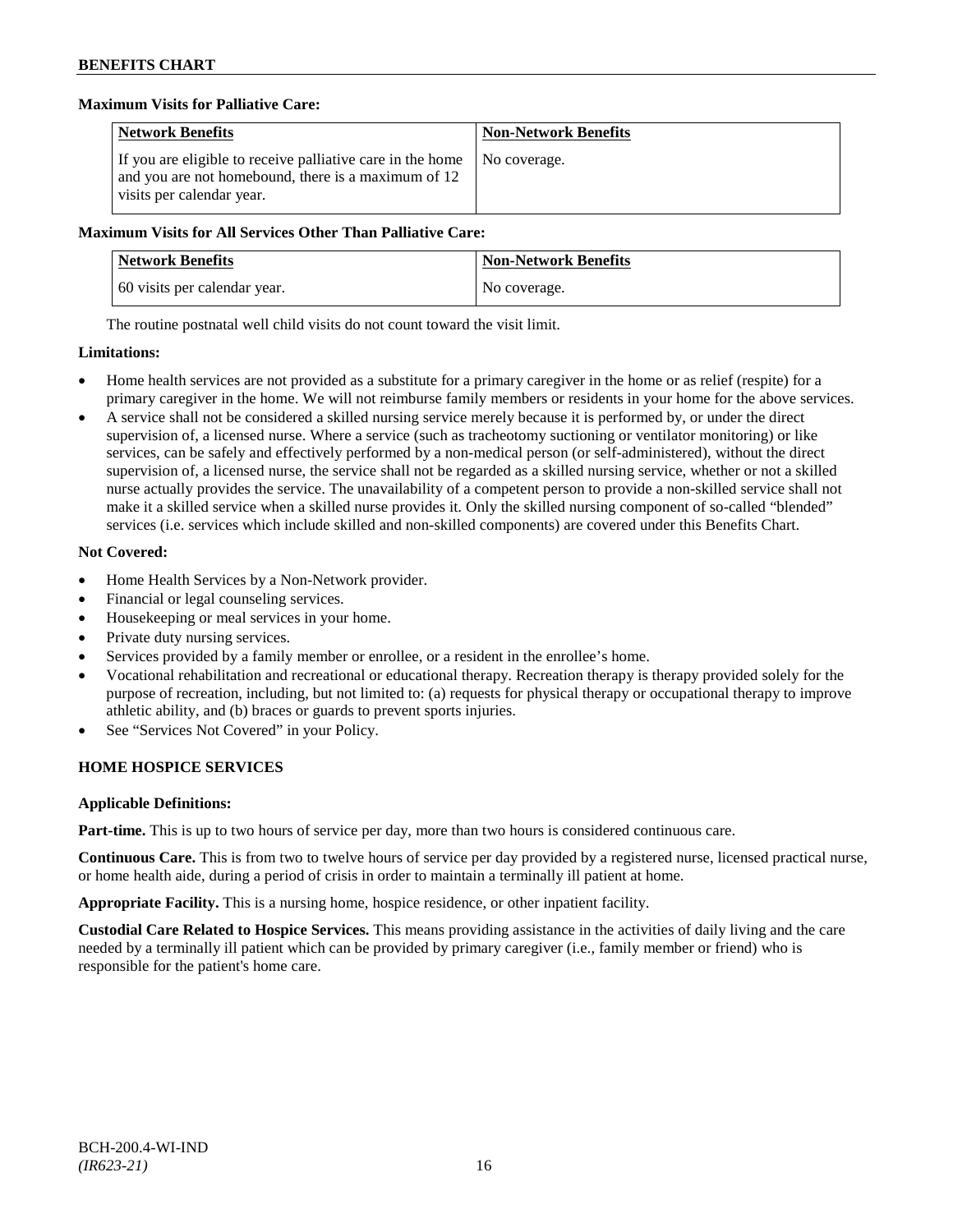### **Covered Services:**

**Home Hospice Program:** We cover the services described below if you are terminally ill and accepted as a home hospice program participant. You must meet the eligibility requirements of the program, and elect to receive services through the home hospice program. The services will be provided in your home, with inpatient care available when medically necessary as described below. If you elect to receive hospice services, you do so in lieu of curative treatment for your terminal illness for the period you are enrolled in the home hospice program.

**Eligibility:** In order to be eligible to be enrolled in the home hospice program, you must: (1) be a terminally ill patient (prognosis of six months or less); (2) have chosen a palliative treatment focus (i.e., emphasizing comfort and supportive services rather than treatment attempting to cure the disease or condition); and (3) continue to meet the terminally ill prognosis as reviewed by our medical director or his or her designee over the course of care. You may withdraw from the home hospice program at any time.

**Eligible Services:** Hospice services include the following services provided in accordance with an approved hospice treatment plan:

- Home Health Services:
	- o Part-time care provided in your home by an interdisciplinary hospice team (which may include a physician, nurse, social worker, and spiritual counselor) and medically necessary home health services are covered.
	- o One or more periods of continuous care in your home or in a setting which provides day care for pain or symptom management, when medically necessary, will be covered.
- Inpatient Services: We cover medically necessary inpatient services.
- Other Services:
	- o Respite care is covered for care in your home or in an appropriate facility, to give your primary caregivers (i.e., family members or friends) rest and/or relief when necessary in order to maintain a terminally ill patient at home*.*
	- o Medically necessary medications for pain and symptom management.
	- o Semi-electric hospital beds and other durable medical equipment are covered.
	- o Emergency and non-emergency care is covered.

| Network Benefits              | <b>Non-Network Benefits</b> |
|-------------------------------|-----------------------------|
| 100% of the charges incurred. | No coverage.                |

Respite care is limited to 5 days per episode, and respite care and continuous care combined are limited to 30 days.

#### **Not Covered:**

- Home Hospice Services by a Non-Network provider.
- Financial or legal counseling services.
- Housekeeping or meal services in your home.
- Custodial or maintenance care related to hospice services, whether provided in the home or in a nursing home.
- Any service not specifically described as covered services under this home hospice services benefits.
- Any services provided by members of your family or residents in your home.
- See "Services Not Covered" in your Policy.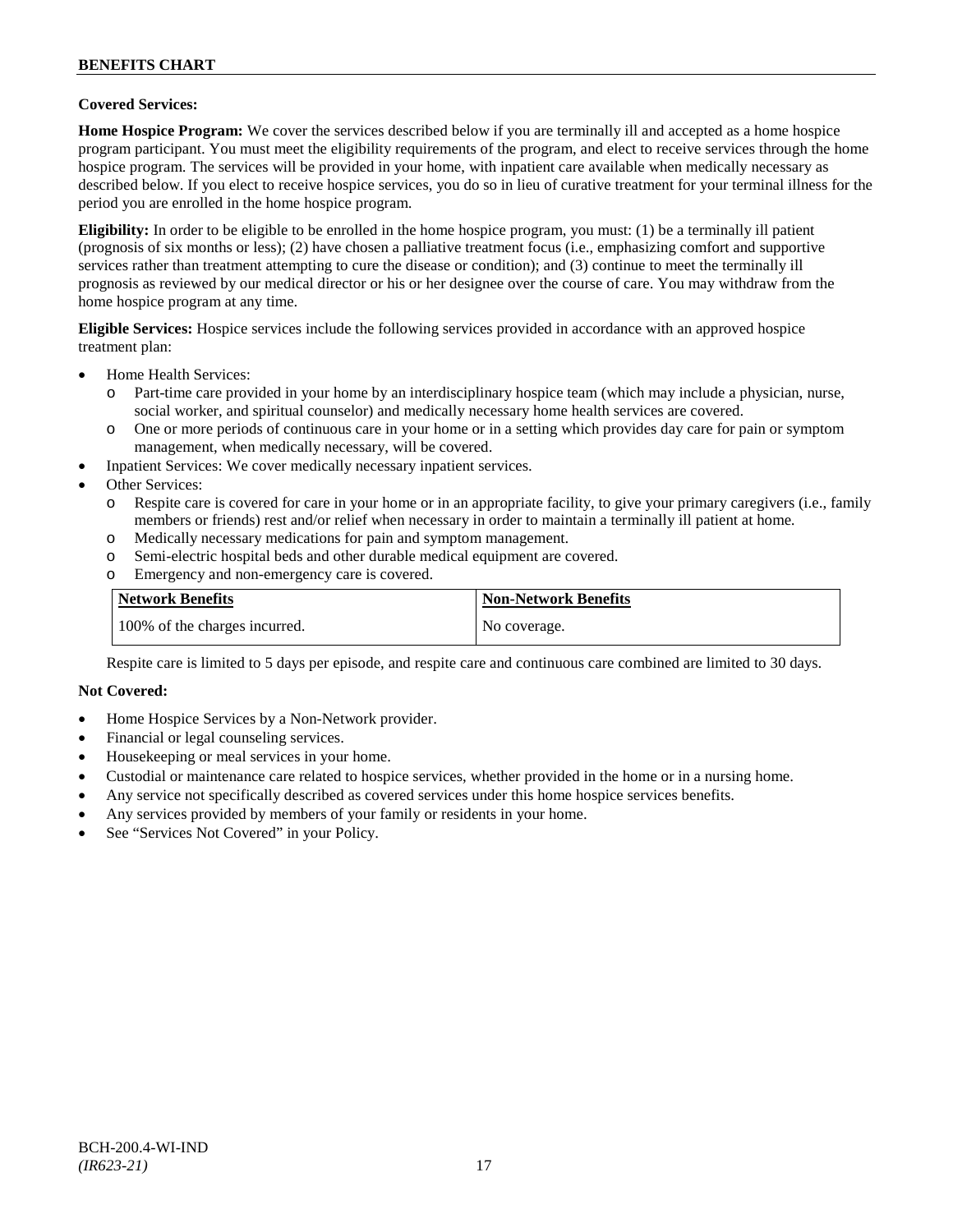# **HOSPITAL AND SKILLED NURSING FACILITY SERVICES**

# **Covered Services:**

We cover services as described below.

# **Medical or Surgical Hospital Services**

**Inpatient Hospital Services:** We cover the following medical or surgical services, for the treatment of acute illness or injury, which require the level of care only provided in an acute care facility. These services must be authorized by a physician.

Inpatient hospital services include: room and board; the use of operating or maternity delivery rooms; intensive care facilities; newborn nursery facilities; general nursing care, anesthesia, laboratory and diagnostic imaging services, radiation therapy, physical therapy, prescription drugs or other medications administered during treatment, blood and blood products (unless replaced), and blood derivatives, and other diagnostic or treatment related hospital services; physician and other professional medical and surgical services provided while in the hospital, including gender reassignment surgery that meets medical coverage criteria.

We cover, following a vaginal delivery, a minimum of 48 hours of inpatient care for the mother and newborn child. We cover, following a caesarean section delivery, a minimum of 96 hours of inpatient care for the mother and newborn child.

Health insurance issuers generally may not, under Federal law, restrict benefits for any hospital length of stay in connection with childbirth for the mother of newborn child to less than 48 hours following a vaginal delivery, or less than 96 hours following a caesarean section. However, Federal law generally does not prohibit the mother's or newborn's attending provider, after consulting with the mother, from discharging the mother or her newborn earlier than 48 hours (or 96 hours as applicable). In any case plans and issuers may not, under Federal law, require that a provider obtain authorization from the plan or the insurance issuer for prescribing a length of stay not in excess of 48 hours (or 96 hours).

| <b>Network Benefits</b>       | Non-Network Benefits          |
|-------------------------------|-------------------------------|
| 100% of the charges incurred. | 100% of the charges incurred. |

Each Insured's admission or confinement, including that of a newborn child, is separate and distinct from the admission or confinement of any other Insured.

**Outpatient Hospital, Ambulatory Care or Surgical Facility Services:** We cover the following medical and surgical services, for diagnosis or treatment of illness or injury on an outpatient basis. These services must be authorized by a physician.

Outpatient services include: use of operating rooms, maternity delivery rooms or other outpatient departments, rooms or facilities; and the following outpatient services: general nursing care, anesthesia, laboratory and diagnostic imaging services, radiation therapy, physical therapy, drugs administered during treatment, blood and blood products (unless replaced), and blood derivatives, and other diagnostic or treatment related outpatient services; physician and other professional medical and surgical services provided while an outpatient, including colonoscopies (starting at age 50, or under age 50 for people at high risk of colorectal cancer), and gender reassignment surgery that meets medical coverage criteria.

For Network Benefits, non-emergent, scheduled outpatient Magnetic Resonance Imaging (MRI) and Computed Tomography (CT) must be provided at a designated facility. Your physician or facility will obtain or verify prior authorization for these services, as needed.

To see the benefit level for diagnostic imaging services, laboratory services and physical therapy, see benefits under Diagnostic Imaging Services, Laboratory Services and Physical Therapy in this Benefits Chart.

| <b>Network Benefits</b>       | Non-Network Benefits          |
|-------------------------------|-------------------------------|
| 100% of the charges incurred. | 100% of the charges incurred. |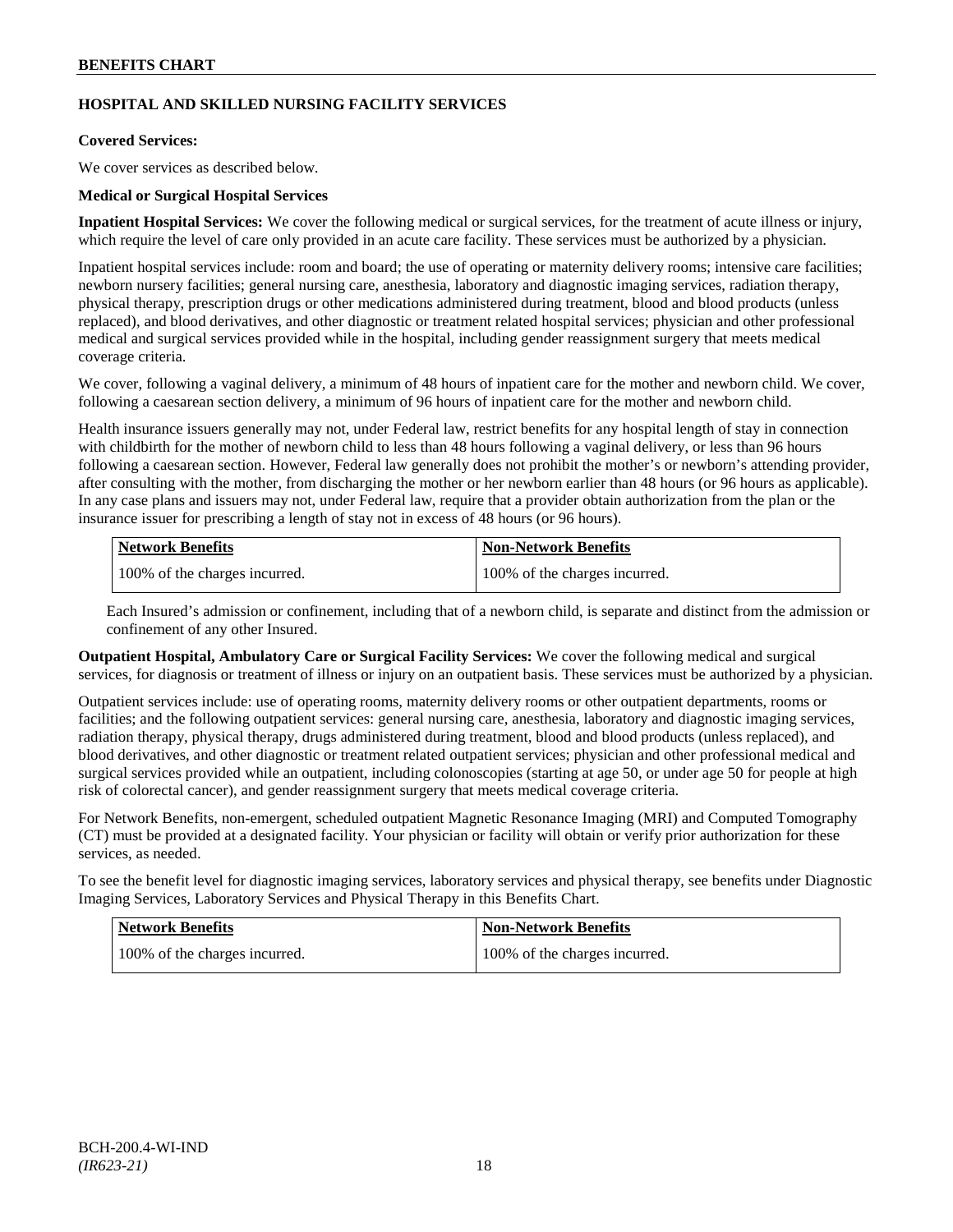**Skilled Nursing Facility Care:** We cover room and board, daily skilled nursing and related ancillary services for post-acute treatment and rehabilitative care of illness or injury that meets medical coverage criteria.

| Network Benefits                             | <b>Non-Network Benefits</b>                  |
|----------------------------------------------|----------------------------------------------|
| 100% of the charges incurred.                | 100% of the charges incurred.                |
| Limited to a 30 day maximum per confinement. | Limited to a 30 day maximum per confinement. |

Each day of services provided under the Network Benefits and Non-Network Benefits, combined, applies toward the maximum shown above.

### **Not Covered:**

- Services for items for personal convenience, such as television rental, are not covered.
- See "Services Not Covered" in your Policy.

# **INFERTILITY SERVICES**

### **Covered Services:**

We cover the diagnosis of infertility. These services include diagnostic procedures and tests provided in connection with an infertility evaluation, office visits and consultations to diagnose infertility.

| <b>Network Benefits</b>       | Non-Network Benefits          |
|-------------------------------|-------------------------------|
| 100% of the charges incurred. | 100% of the charges incurred. |

Coverage is limited to office visits and consultations to diagnose infertility. Treatment is not covered.

### **Not Covered:**

- Treatment of infertility, including, but not limited to, office visits, laboratory, diagnostic imaging services, and drugs for the treatment of infertility; assisted reproduction, including, but not limited to gamete intrafallopian tube transfer (GIFT), zygote intrafallopian tube transfer (ZIFT), intracytoplasmic sperm injection (ICSI), and/or in-vitro fertilization (IVF), and all charges associated with such procedures; reversal of sterilization; artificial insemination; and sperm, ova or embryo acquisition, retrieval or storage; however, we do cover office visits and consultations to diagnose infertility.
- Services related to the establishment of surrogate pregnancy and fees for a surrogate.
- See "Services Not Covered" in your Policy.

# **LABORATORY SERVICES**

#### **Covered Services:**

We cover laboratory tests when ordered by a provider and provided in a clinic or outpatient hospital facility. This includes blood tests to detect lead exposure in children between the ages of 6 months and 72 months.

To see the benefit level for inpatient hospital or skilled nursing facility services, see benefits under Inpatient Hospital and Skilled Nursing Facility Services in this Benefits Chart.

**Prostate-Specific Antigen (PSA) Test Coverage.** We cover prostate cancer screening for men 40 years of age or over who are symptomatic or in a high-risk category and for all men 50 years of age or older. Coverage includes prostate-specific antigen blood test and digital rectal examination.

| Network Benefits              | Non-Network Benefits          |
|-------------------------------|-------------------------------|
| 100% of the charges incurred. | 100% of the charges incurred. |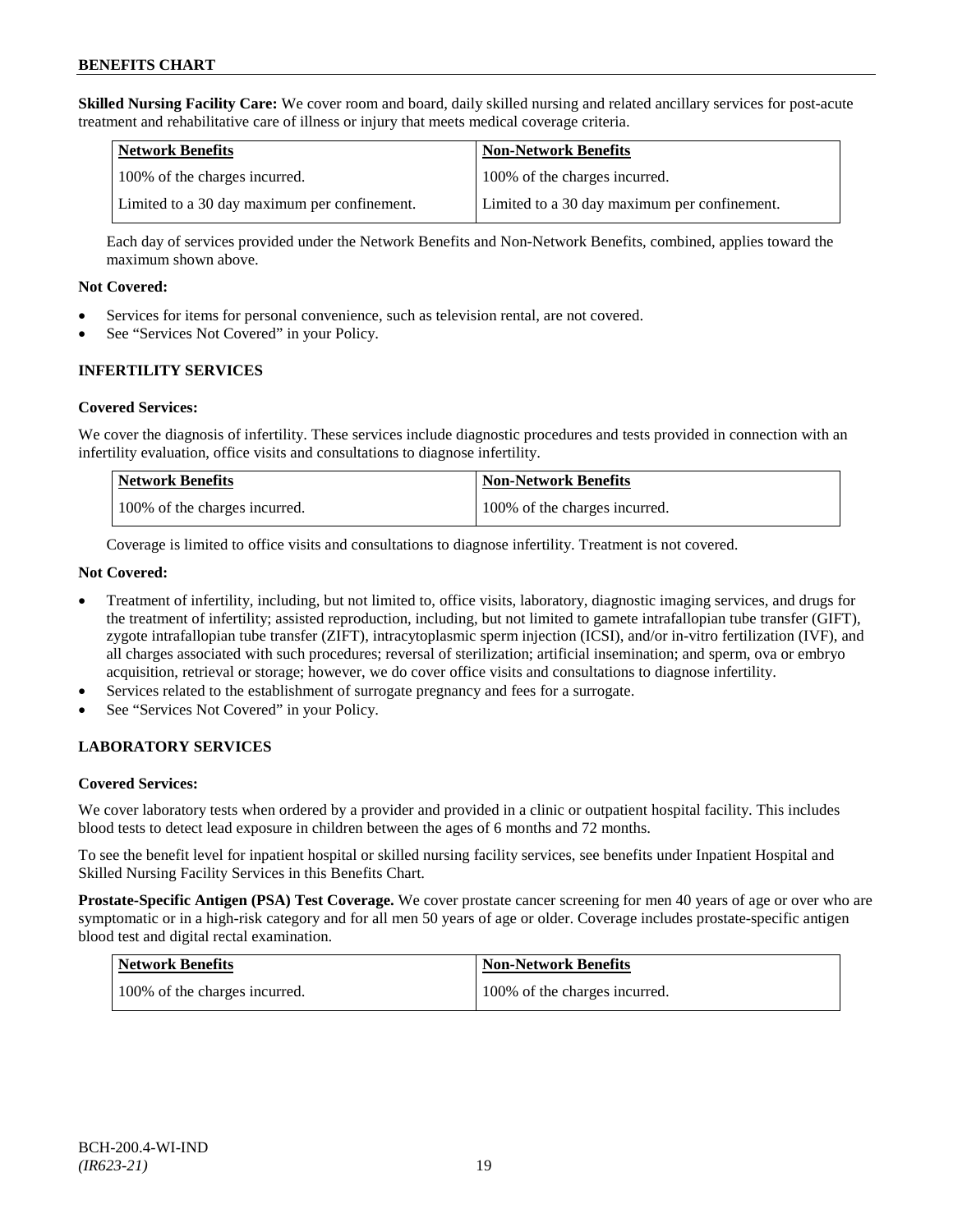### **All other laboratory services**

#### **Services for Illness or Injury**

| Network Benefits              | Non-Network Benefits          |
|-------------------------------|-------------------------------|
| 100% of the charges incurred. | 100% of the charges incurred. |

### **Preventive Services**

Laboratory services associated with preventive services are covered at the benefit level shown in the "Preventive Services" section of this Benefits Chart.

### **Not Covered:**

See "Services Not Covered" in your Policy.

# **MASTECTOMY RECONSTRUCTION BENEFIT**

# **Covered Services:**

We cover reconstruction of the breast on which the mastectomy has been performed; surgery and reconstruction of the other breast to produce symmetrical appearance, and prostheses and physical complications of all stages of mastectomy, including lymphedemas.

| <b>Network Benefits</b>                               | <b>Non-Network Benefits</b>                           |
|-------------------------------------------------------|-------------------------------------------------------|
| Coverage level is same as corresponding Network       | Coverage level is same as corresponding Non-Network   |
| Benefits, depending on type of service provided, such | Benefits, depending on type of service provided, such |
| as Office Visits for Illness or Injury, Inpatient or  | as Office Visits for Illness or Injury, Inpatient or  |
| Outpatient Hospital Services.                         | <b>Outpatient Hospital Services.</b>                  |

#### **Not Covered:**

See "Services Not Covered" in your Policy.

# **MEDICATION THERAPY DISEASE MANAGEMENT PROGRAM**

# **Covered Services:**

If you meet our criteria for coverage, you may qualify for our Medication Therapy Disease Management Program.

The program covers consultations with a designated Network pharmacist.

Covered services are based on established medical policies, which are subject to periodic review and modification by the medical directors. These medical policies (medical coverage criteria) are available by calling Member Services, or logging on to your "*my*HealthPartners" account at [healthpartners.com.](http://www.healthpartners.com/)

| <b>Network Benefits</b>       | <b>Non-Network Benefits</b> |
|-------------------------------|-----------------------------|
| 100% of the charges incurred. | No coverage.                |

# **Not Covered:**

See "Services Not Covered" in your Policy.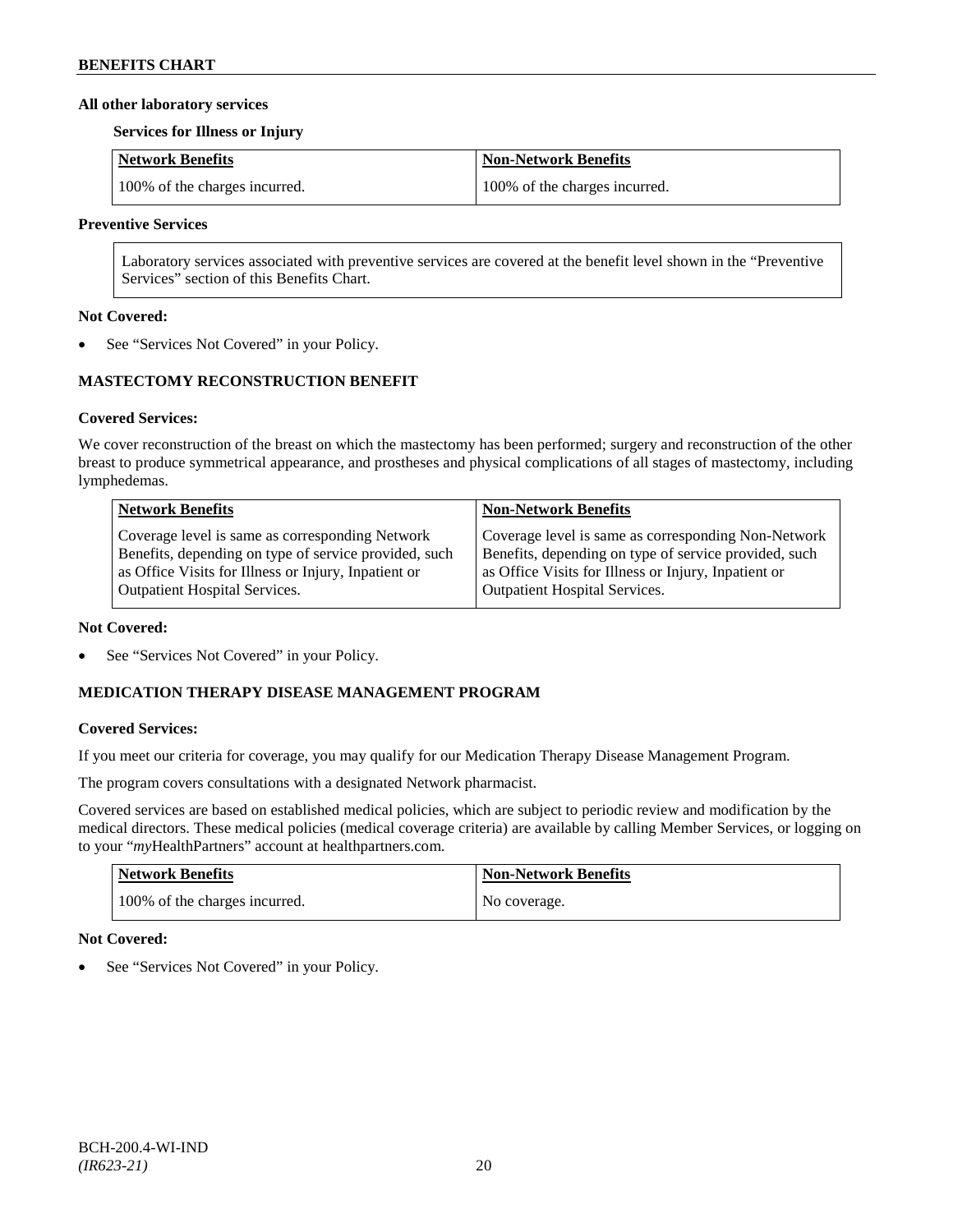# **OFFICE VISITS FOR ILLNESS OR INJURY**

### **Covered Services:**

We cover the following when medically necessary: professional medical and surgical services and related supplies, including biofeedback, of physicians and other health care providers; blood and blood products (unless replaced) and blood derivatives.

We cover diagnosis and treatment of illness or injury to the eyes. Where contact or eye glass lenses are prescribed as medically necessary for the post-operative treatment of cataracts or for the treatment of aphakia, or keratoconus, we cover the initial evaluation, lenses and fitting. Insureds must pay for lens replacement beyond the initial pair.

### **Office visits**

| Network Benefits              | <b>Non-Network Benefits</b>   |
|-------------------------------|-------------------------------|
| 100% of the charges incurred. | 100% of the charges incurred. |

#### **Convenience Clinics**

| <b>Network Benefits</b>       | <b>Non-Network Benefits</b>   |
|-------------------------------|-------------------------------|
| 100% of the charges incurred. | 100% of the charges incurred. |

#### **Scheduled Telephone Visits**

| <b>Network Benefits</b>       | <b>Non-Network Benefits</b>   |
|-------------------------------|-------------------------------|
| 100% of the charges incurred. | 100% of the charges incurred. |

### **E-visits**

### **Access to Online Care through virtuwell a[t virtuwell.com](http://www.virtuwell.com/)**

| <b>Network Benefits</b>       | <b>Non-Network Benefits</b> |
|-------------------------------|-----------------------------|
| 100% of the charges incurred. | No coverage.                |

#### **All Other E-visits**

| <b>Network Benefits</b>       | Non-Network Benefits          |
|-------------------------------|-------------------------------|
| 100% of the charges incurred. | 100% of the charges incurred. |

# **Injections Administered in a Physician's Office, other than immunizations**

#### **Allergy Injections**

| Network Benefits              | <b>Non-Network Benefits</b>   |
|-------------------------------|-------------------------------|
| 100% of the charges incurred. | 100% of the charges incurred. |

# **All Other Injections**

| Network Benefits              | <b>Non-Network Benefits</b>   |
|-------------------------------|-------------------------------|
| 100% of the charges incurred. | 100% of the charges incurred. |

### **Not Covered:**

- Court ordered treatment, except as described in this Benefits Chart. Any resulting court ordered treatment for mental health services will be subject to the Policy's requirement for medical necessity.
- See "Services Not Covered" in your Policy.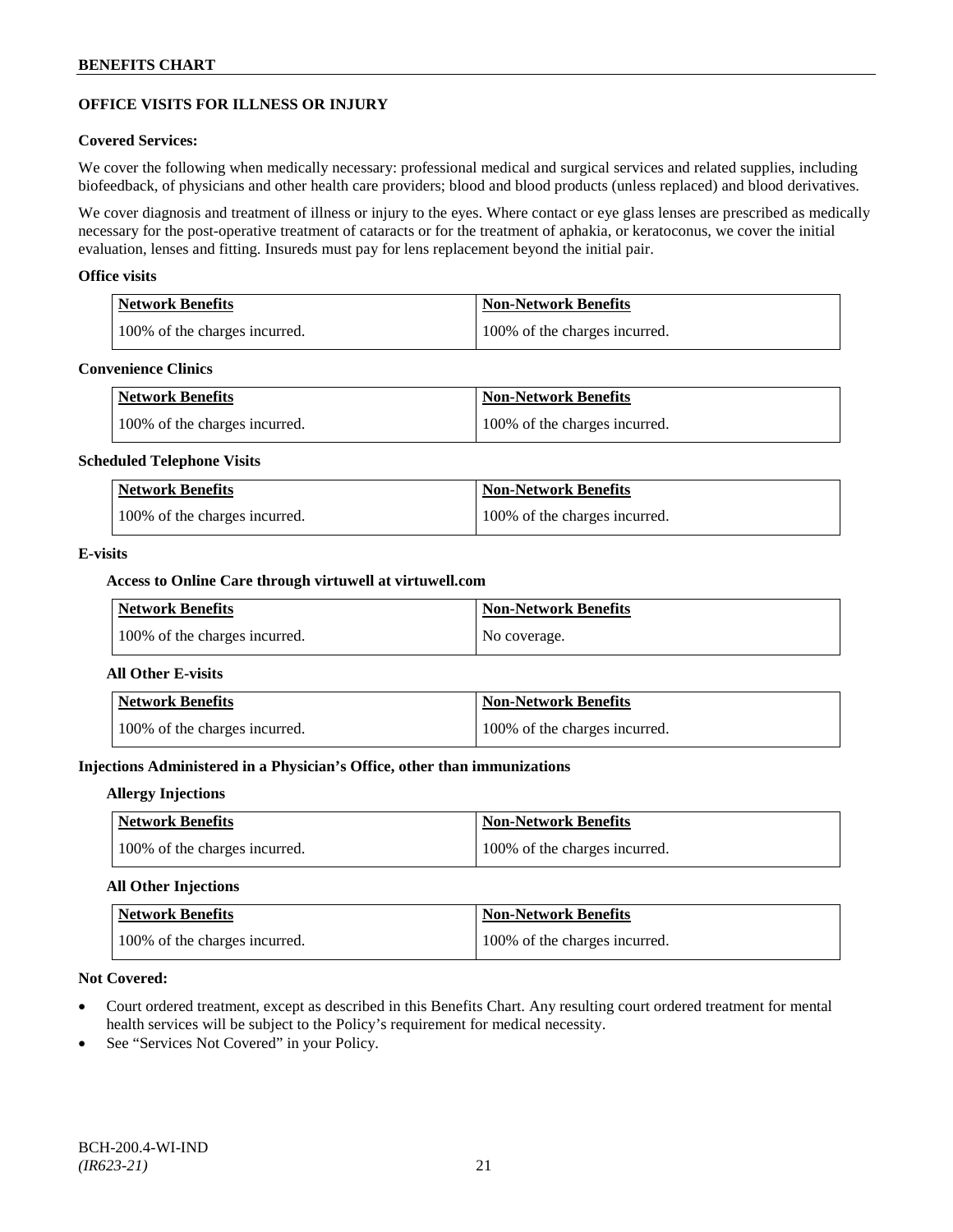# **PEDIATRIC EYEWEAR**

# **Covered Services:**

We cover pediatric eyewear for children, subject to our medical coverage criteria. Coverage under this provision will continue until the end of the month in which the child turns age 19. We also cover low vision services. These medical policies (medical coverage criteria) are available by calling Member Services, or logging on to your "*my*HealthPartners" account at [healthpartners.com.](http://www.healthpartners.com/)

| Network Benefits              | <b>Non-Network Benefits</b> |
|-------------------------------|-----------------------------|
| 100% of the charges incurred. | No coverage.                |

Limited to one pair of eyeglasses (lenses and frames), or one pair of contact lenses per calendar year.

# **Not Covered:**

- Replacement of eyeglasses or contact lenses due to loss or theft.
- Contact lenses for cosmetic purposes.
- See "Services Not Covered" in your Policy.

# **PHYSICAL THERAPY, OCCUPATIONAL THERAPY, SPEECH THERAPY AND OTHER SPECIFIED THERAPIES**

# **Covered Services:**

We cover the following physical therapy, occupational therapy and speech therapy services:

- Medically necessary rehabilitative care to correct the effects of illness or injury.
- Habilitative services rendered for congenital, developmental or medical conditions which have significantly limited the successful initiation of normal speech and normal motor development.

Massage therapy which is performed in conjunction with other treatment/modalities by a physical or occupational therapist, is part of a prescribed treatment plan and is not billed separately is covered.

We cover services provided in a clinic. We also cover physical therapy provided in an outpatient hospital facility. To see the benefit level for inpatient hospital or skilled nursing facility services, see benefits under "Inpatient Hospital and Skilled Nursing Facility Services".

# **Rehabilitative Care**

| <b>Network Benefits</b>                                                                       | <b>Non-Network Benefits</b>                                                                   |
|-----------------------------------------------------------------------------------------------|-----------------------------------------------------------------------------------------------|
| 100% of the charges incurred.                                                                 | 100% of the charges incurred.                                                                 |
| Physical, Occupational and Speech Therapy are limited<br>to 20 visits each per calendar year. | Physical, Occupational and Speech Therapy are<br>limited to 20 visits each per calendar year. |

In addition to the services provided above, we cover a minimum of:

20 visits per calendar year for pulmonary rehabilitation therapy,

- 36 visits per calendar year for cardiac rehabilitation therapy,
- 30 visits per calendar year for post-cochlear implant aural therapy,
- 20 visits per calendar year for cognitive rehabilitation therapy.

The maximum number of visits are combined for Network Benefits and Non-Network Benefits.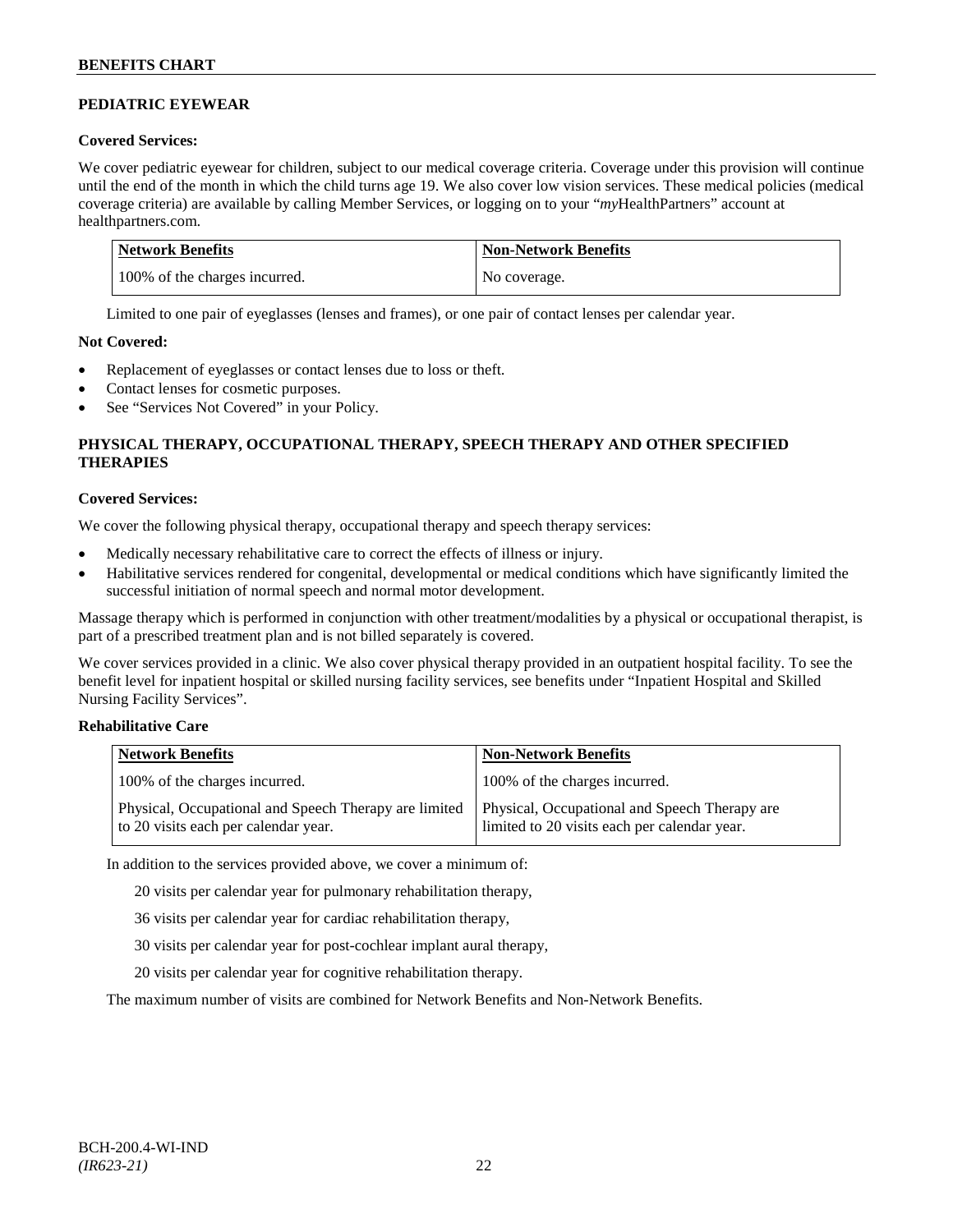# **Habilitative Care**

| <b>Network Benefits</b>                                                                       | <b>Non-Network Benefits</b>                                                                   |
|-----------------------------------------------------------------------------------------------|-----------------------------------------------------------------------------------------------|
| 100% of the charges incurred.                                                                 | 100% of the charges incurred.                                                                 |
| Physical, Occupational and Speech Therapy are limited<br>to 20 visits each per calendar year. | Physical, Occupational and Speech Therapy are<br>limited to 20 visits each per calendar year. |

The maximum number of visits is combined for Network Benefits and Non-Network Benefits.

### **Not Covered:**

- Massage therapy for the purpose of comfort or convenience of the Insured.
- See "Services Not Covered" in your Policy.

# **PRESCRIPTION DRUG SERVICES**

### **Covered Services:**

We cover prescription drugs and medications that can be self-administered or are administered in a physician's office.

# **For Network Benefits, drugs and medications must be obtained at a network pharmacy.**

### **Outpatient Drugs (except as specified below)**

| <b>Network Benefits</b>                                                                                                                                                                                                                                                                                                                                                      | <b>Non-Network Benefits</b>   |
|------------------------------------------------------------------------------------------------------------------------------------------------------------------------------------------------------------------------------------------------------------------------------------------------------------------------------------------------------------------------------|-------------------------------|
| 100% of the charges incurred.                                                                                                                                                                                                                                                                                                                                                | 100% of the charges incurred. |
| Oral chemotherapy drugs are included on the<br>Specialty Drug List. However, you pay the applicable<br>outpatient drug benefit. As required by Wisconsin law,<br>you will not pay higher cost sharing (deductible,<br>copayment or coinsurance) for orally administered<br>chemotherapy drugs than you pay for injected or<br>intravenously administered chemotherapy drugs. |                               |

# **Mail Order Drugs**

| <b>Network Benefits</b>                                                                                                                                                                                            | <b>Non-Network Benefits</b> |
|--------------------------------------------------------------------------------------------------------------------------------------------------------------------------------------------------------------------|-----------------------------|
| For your convenience, you may also get up to a 90-day<br>supply of outpatient prescription drugs that can be self-<br>administered through the designated mail order service.                                      | See Network Benefits.       |
| Outpatient drugs ordered through this service are.<br>covered at the benefit percent and copayments shown in<br>Outpatient Drugs above.                                                                            |                             |
| New prescriptions to treat chronic conditions and trial<br>drugs will be limited to quantity limits described at the<br>end of this section. You will have to pay one copayment<br>for your initial 30-day supply. |                             |
| Specialty Drugs are not available through the mail order<br>service.                                                                                                                                               |                             |

### **Tobacco Cessation Drugs are covered for all FDA approved tobacco cessation drugs**

| Network Benefits              | <b>Non-Network Benefits</b>   |
|-------------------------------|-------------------------------|
| 100% of the charges incurred. | 100% of the charges incurred. |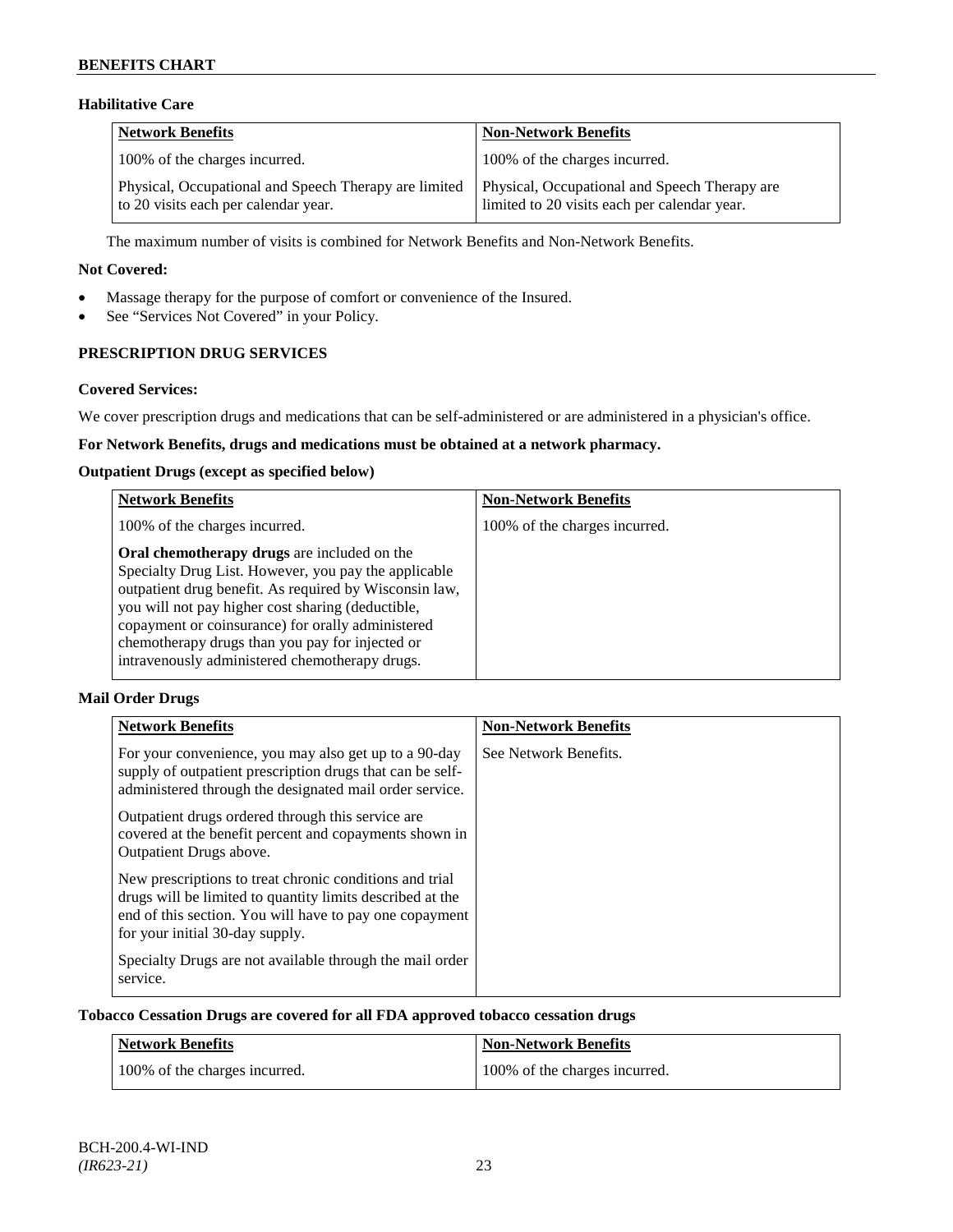### **Contraceptive Drugs**

| <b>Network Benefits</b>                                                                                                          | <b>Non-Network Benefits</b>   |
|----------------------------------------------------------------------------------------------------------------------------------|-------------------------------|
| 100% of the charges incurred for formulary drugs.                                                                                | 100% of the charges incurred. |
| If a physician requests that a Non-Formulary<br>contraceptive drug be dispensed as written, the drug<br>will be covered at 100%. |                               |

# **Specialty Drugs that are Self-Administered**

| <b>Network Benefits</b>                                                                                                                                                                                                                                                                                                                                                      | <b>Non-Network Benefits</b> |
|------------------------------------------------------------------------------------------------------------------------------------------------------------------------------------------------------------------------------------------------------------------------------------------------------------------------------------------------------------------------------|-----------------------------|
| 100% of the charges incurred.                                                                                                                                                                                                                                                                                                                                                | No coverage.                |
| Oral chemotherapy drugs are included on the<br>Specialty Drug List. However, you pay the applicable<br>outpatient drug benefit. As required by Wisconsin law,<br>you will not pay higher cost sharing (deductible,<br>copayment or coinsurance) for orally administered<br>chemotherapy drugs than you pay for injected or<br>intravenously administered chemotherapy drugs. |                             |

In order for the plan to better manage available manufacturer-funded copayment assistance, copayments for certain specialty medications may vary and be set to approximate the maximum of any available manufacturer-funded copayment assistance programs. However, in no case will true out-of-pocket costs to the Insured be greater than the maximum copayment/coinsurance shown in this Benefits Chart. Manufacturer-funded copayment assistance received by an Insured will not apply to the Insured's annual deductible or out-of-pocket limit.

Specialty Drugs are limited to drugs on the Specialty Drug List and must be obtained from a designated vendor.

### **Limitations:**

- Certain drugs may require prior authorization as indicated on the Formulary. HealthPartners may require prior authorization for the drug and also the site where the drug will be provided. Certain drugs are subject to our utilization review process and quantity limits.
- Certain non-formulary drugs require prior authorization. In addition, certain drugs may be subject to any quantity limits applied as part of our trial program.
- If an Insured requests a brand name drug when there is a generic equivalent, the brand name drug will be covered up to the charge that would apply to the generic drug, minus any required copayment. If a physician requests that a brand name drug be dispensed as written, and we determine the brand name drug is medically necessary, the drug will be paid at the brand name drug benefit.
- We may require Insureds to try over-the-counter (OTC) drug alternatives before approving more costly formulary prescription drugs.
- Unless otherwise specified in the Prescription Drug Services section, you may receive up to a 30-day supply per prescription.
- New prescriptions to treat certain chronic conditions are limited to a 30-day supply.
- A 90-day supply will be covered and dispensed only at pharmacies that participate in our extended day supply program.
- No more than a 30-day supply of Specialty Drugs will be covered and dispensed at a time unless it's a manufacturer supplied drug that cannot be split that supplies the Insured with more than a 30-day supply.
- If a copayment is required, you must pay one copayment for each 30-day supply, or portion thereof.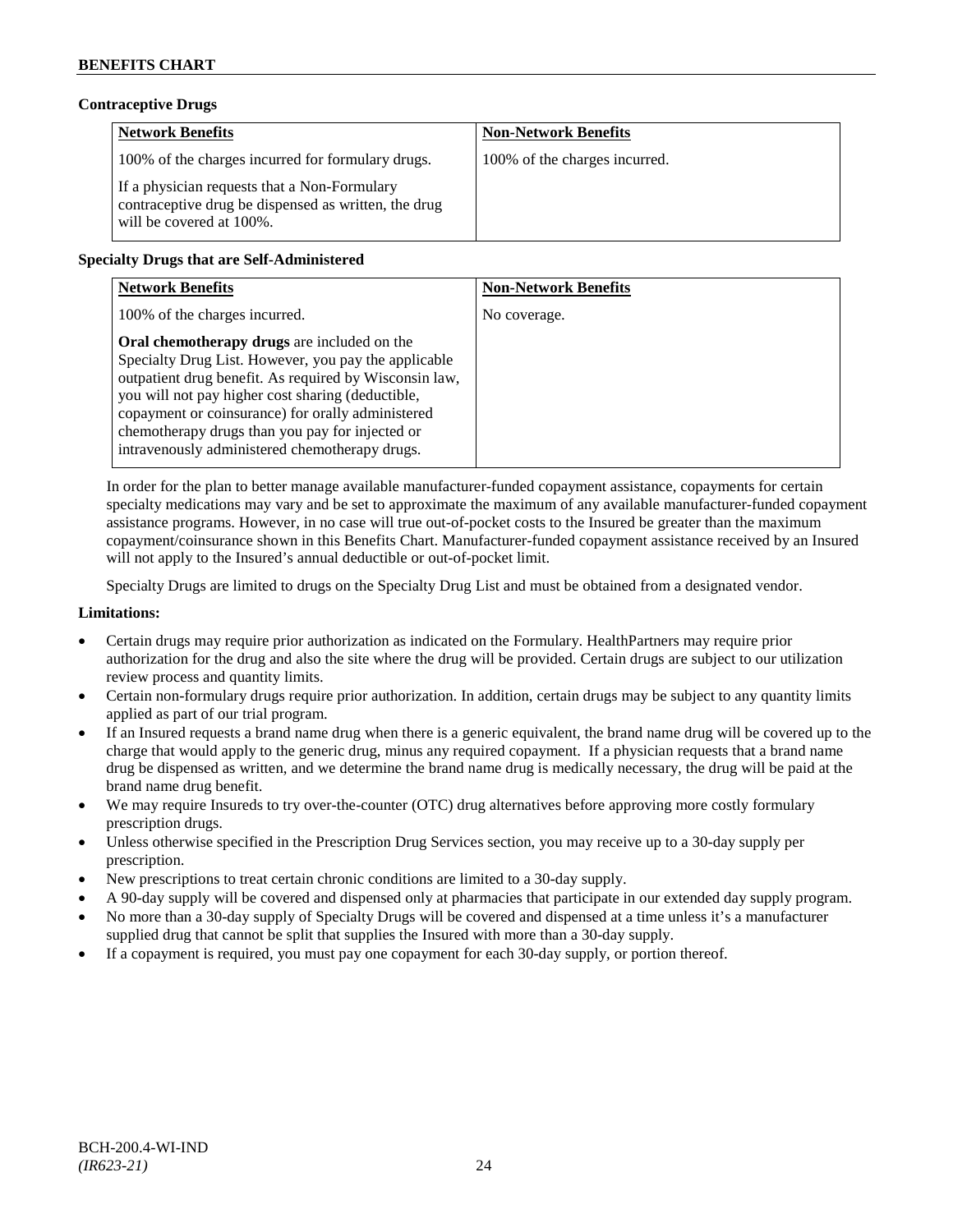### **Not Covered:**

- Replacement of prescription drugs, medications, equipment and supplies due to loss, damage or theft.
- Nonprescription (over-the-counter) drugs or medications, including, but not limited to, vitamins, supplements, homeopathic remedies, and non-FDA approved drugs, unless listed on the Formulary and prescribed by a physician or legally authorized health care provider under applicable state and federal law. This exclusion does not include over-thecounter contraceptives for women as allowed under the Affordable Care Act when the Insured obtains a prescription for the item. In addition, if the Insured obtains a prescription, this exclusion does not include aspirin to prevent cardiovascular disease for men and women of certain ages; folic acid supplements for women who may become pregnant; fluoride chemoprevention supplements for children without fluoride in their water source; and iron supplements for children age 6- 12 who are at risk for anemia.
- All drugs for the treatment of sexual dysfunction.
- All drugs for the treatment of growth deficiency.
- All drugs for the treatment of infertility.
- Medical cannabis.
- Drugs on the Excluded Drug List. The Excluded Drug List includes select drugs within a therapy class that are not eligible for coverage. This includes drugs that may be excluded for certain indications. The Excluded Drug List is available at [healthpartners.com.](http://www.healthpartners.com/)
- Drugs that are newly approved by the FDA until they are reviewed and approved by HealthPartners Pharmacy and Therapeutics Committee.
- Medical devices approved by the FDA will not be covered under the Prescription Drug Services section unless they are on our formulary. Covered medical devices are generally submitted and reimbursed under your medical benefits.
- See "Services Not Covered" in your Policy.

### **PREVENTIVE SERVICES**

### **Applicable Definitions:**

**Routine Preventive Services** are routine healthcare services that include screenings, check-ups and counseling to prevent illness, disease or other health problems before symptoms occur.

**Diagnostic Services** are services to help a provider understand your symptoms, diagnose illness and decide what treatment may be needed. They may be the same services that are listed as preventive services, but they are being used as diagnostic services. Your provider will determine if these services are preventive or diagnostic. These services are not preventive if received as part of a visit to diagnose, manage or maintain an acute or chronic medical condition, illness or injury. When that occurs, unless otherwise indicated below, standard deductibles, copayments or coinsurance apply.

#### **Covered Services:**

We cover preventive services that meet any of the requirements under the Affordable Care Act (ACA) shown in the bulleted items below. These preventive services are covered at 100% under the Network Benefits with no deductible, copayments or coinsurance. (If a preventive service is not required by the ACA and it is covered at a lower benefit level, it will be specified below.) Preventive benefits mandated under the ACA are subject to periodic review and modification. Changes would be effective in accordance with the federal rules. Preventive services mandated by the ACA include:

- Evidence-based items or services that have in effect a rating of A or B in the current recommendations of the United States Preventive Services Task Force with respect to the individual;
- Immunizations for routine use in children, adolescents, and adults that have in effect a recommendation from the Advisory Committee on Immunization Practices of the Centers for Disease Control and Prevention with respect to the individual;
- With respect to infants, children, and adolescents, evidence-informed preventive care and screenings provided for in comprehensive guidelines supported by the Health Resources and Services Administration; and
- With respect to women, preventive care and screenings provided for in comprehensive guidelines supported by the Health Resources and Services Administration.

Covered services are based on established medical policies, which are subject to periodic review and modification by the medical directors. These medical policies (medical coverage criteria) are available by calling Member Services, or logging on to your "*my*HealthPartners" account at [healthpartners.com.](http://www.healthpartners.com/)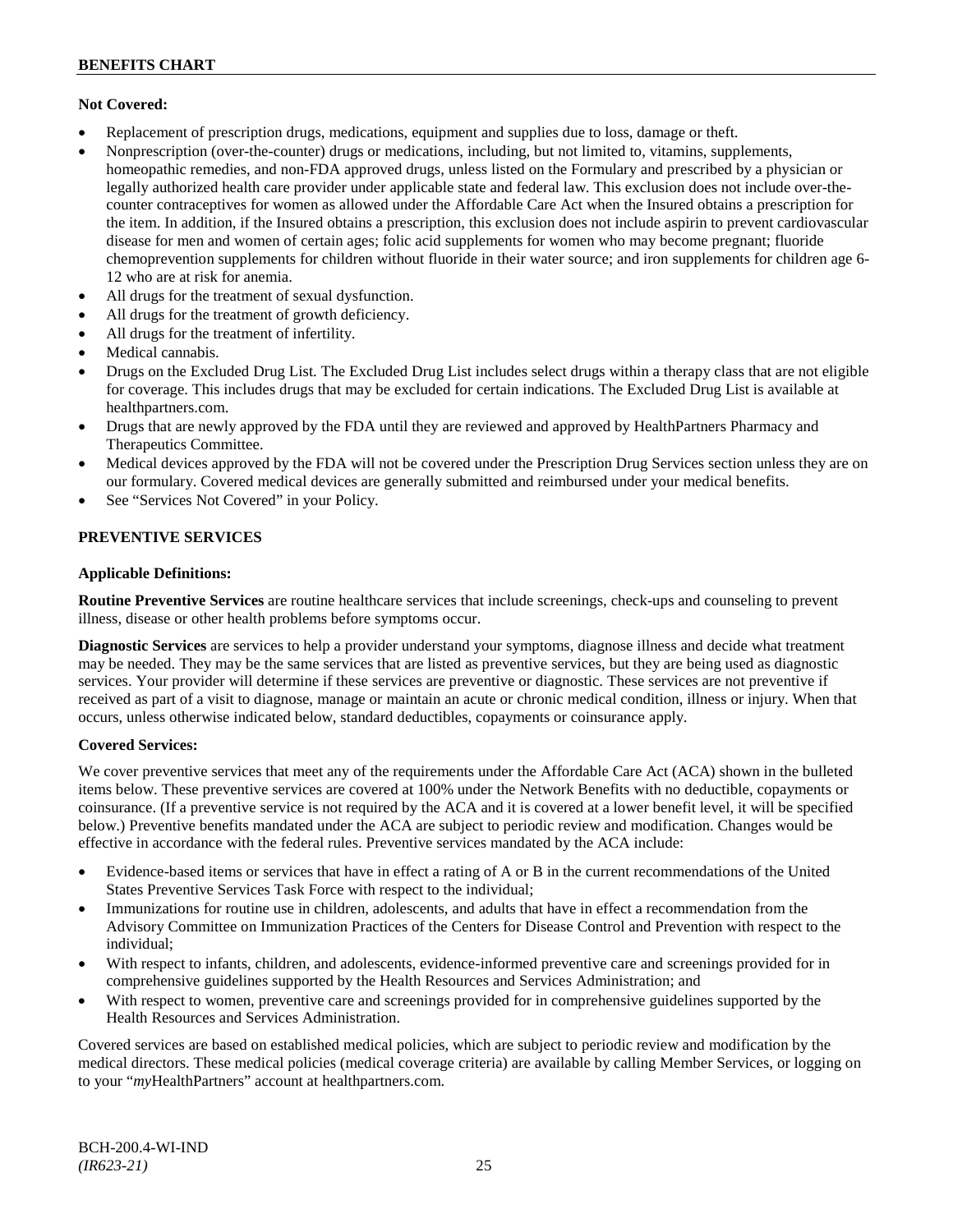### **ACA and state mandated preventive services are covered as follows:**

**Routine Health Exams and Periodic Health Assessments**. A physician or health care provider will counsel you as to how often health assessments are needed based on age, sex and health status. This includes screening and counseling for tobacco cessation and all FDA approved tobacco cessation medications including over-the-counter drugs (as shown in the Prescription Drug Services section).

| Network Benefits              | Non-Network Benefits          |
|-------------------------------|-------------------------------|
| 100% of the charges incurred. | 100% of the charges incurred. |

**Child Health Supervision Services.** This includes pediatric preventive services such as newborn screenings, appropriate immunizations, developmental assessments and laboratory services appropriate to the age of the child from birth to 72 months, and appropriate immunizations to age 18.

| <b>Network Benefits</b>       | <b>Non-Network Benefits</b>   |
|-------------------------------|-------------------------------|
| 100% of the charges incurred. | 100% of the charges incurred. |

### **Routine Prenatal Care and Exams**

| Network Benefits              | Non-Network Benefits          |
|-------------------------------|-------------------------------|
| 100% of the charges incurred. | 100% of the charges incurred. |

**Routine Postnatal Care.** This includes health exams, assessments, education and counseling relating to the period immediately after childbirth.

| <b>Network Benefits</b>       | Non-Network Benefits          |
|-------------------------------|-------------------------------|
| 100% of the charges incurred. | 100% of the charges incurred. |

**Routine Screening Procedures for Cancer.** This includes colorectal screening starting at age 50 and under age 50 for people at high risk of colorectal cancer. This also includes other cancer screenings recommended by the USPSTF with an A or B rating. Women's preventive health services below describe additional routine screening procedures for cancer.

| Network Benefits              | <b>Non-Network Benefits</b>   |
|-------------------------------|-------------------------------|
| 100% of the charges incurred. | 100% of the charges incurred. |

# **Routine Eye and Hearing Exams for members under the age of 22**

| Network Benefits              | <b>Non-Network Benefits</b>   |
|-------------------------------|-------------------------------|
| 100% of the charges incurred. | 100% of the charges incurred. |

**Professional Voluntary Family Planning Services.** This includes services to prevent or delay a pregnancy, including counseling and education. Services must be provided by a licensed provider.

| <b>Network Benefits</b>       | <b>Non-Network Benefits</b>   |
|-------------------------------|-------------------------------|
| 100% of the charges incurred. | 100% of the charges incurred. |

#### **Adult Immunizations**

| <b>Network Benefits</b>       | <b>Non-Network Benefits</b>   |
|-------------------------------|-------------------------------|
| 100% of the charges incurred. | 100% of the charges incurred. |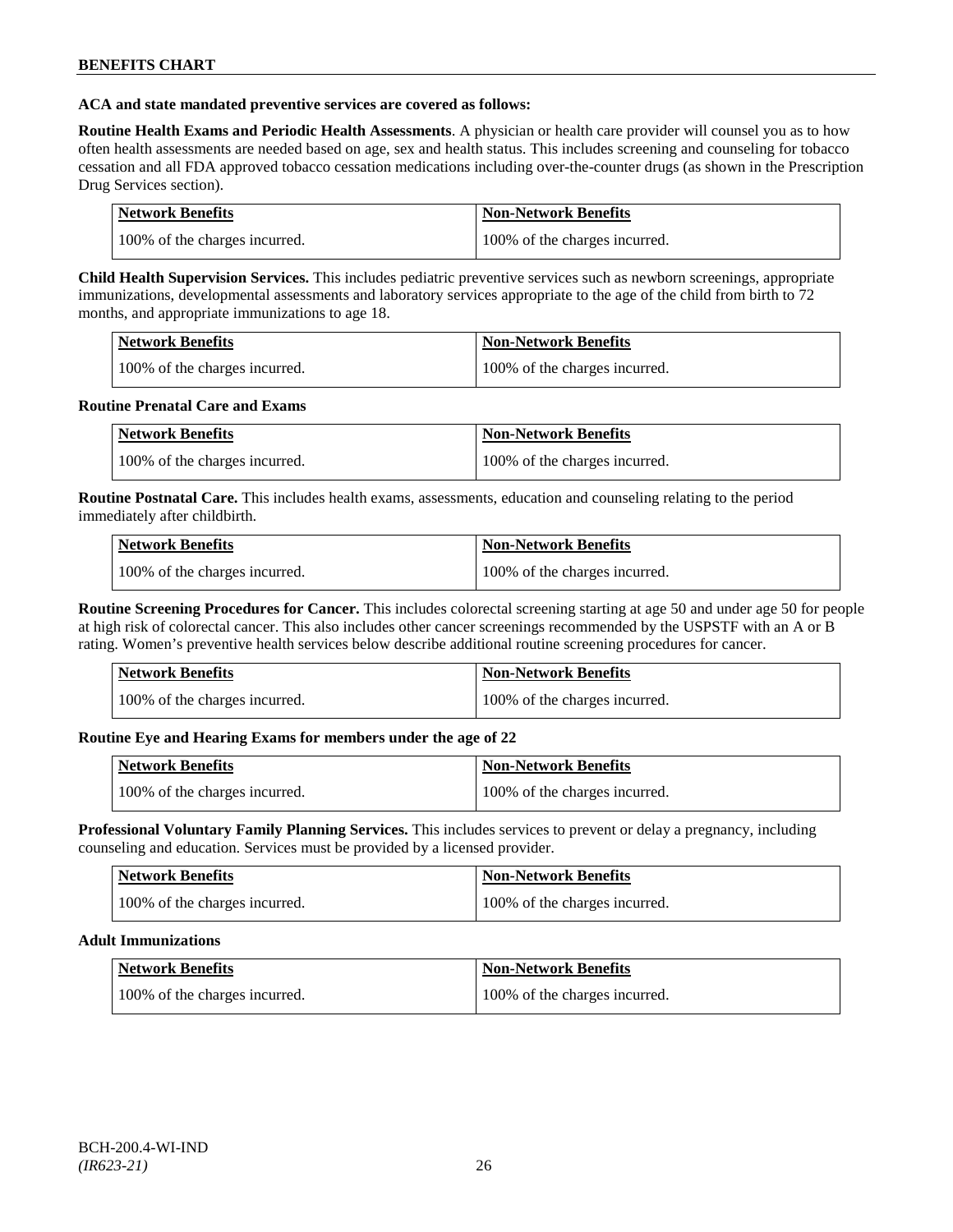**Women's Preventive Health Services.** This includes mammograms, screenings for cervical cancer (pap smears), breast pumps, human papillomavirus (HPV) testing, counseling for sexually transmitted infections, counseling and screening for human immunodeficiency virus (HIV), and all FDA approved contraceptive methods as prescribed by a doctor, sterilization procedures, education and counseling (see the Prescription Drug Services section for coverage of oral contraceptive drugs). We also provide genetic screening for BRCA if someone in your family has the gene or you have a diagnosis of cancer.

The U.S. Preventive Services Task Force (USPSTF) recommends screening mammography, with or without clinical breast examination (CBE), every 1-2 years for women aged 40 and older. For women age 50 and older, we cover an annual mammogram.

| Network Benefits              | <b>Non-Network Benefits</b>   |
|-------------------------------|-------------------------------|
| 100% of the charges incurred. | 100% of the charges incurred. |

**Obesity Screening and Management.** We cover obesity screening and counseling for all ages during a routine preventive care exam. If you are age 18 or older and have a body mass index of 30 or more, we also cover intensive obesity management to help you lose weight. Your primary care doctor can coordinate these services.

| <b>Network Benefits</b>       | <b>Non-Network Benefits</b>   |
|-------------------------------|-------------------------------|
| 100% of the charges incurred. | 100% of the charges incurred. |

**Preventive Medications.** We cover preventive medications currently recommended by USPSTF with an A or B rating if they are prescribed by your medical provider and they are listed on our Formulary. Preventive medications are subject to periodic review and modification. Changes would be effective in accordance with the federal rules and reflected in our current medical coverage criteria for preventive care services.

| <b>Network Benefits</b>       | <b>Non-Network Benefits</b>   |
|-------------------------------|-------------------------------|
| 100% of the charges incurred. | 100% of the charges incurred. |

# **In addition to any ACA or state mandated preventive services referenced above, we cover the following eligible preventive services:**

# **Routine Hearing Exams for Adults Age 22 and older**

| <b>Network Benefits</b>       | <b>Non-Network Benefits</b>   |
|-------------------------------|-------------------------------|
| 100% of the charges incurred. | 100% of the charges incurred. |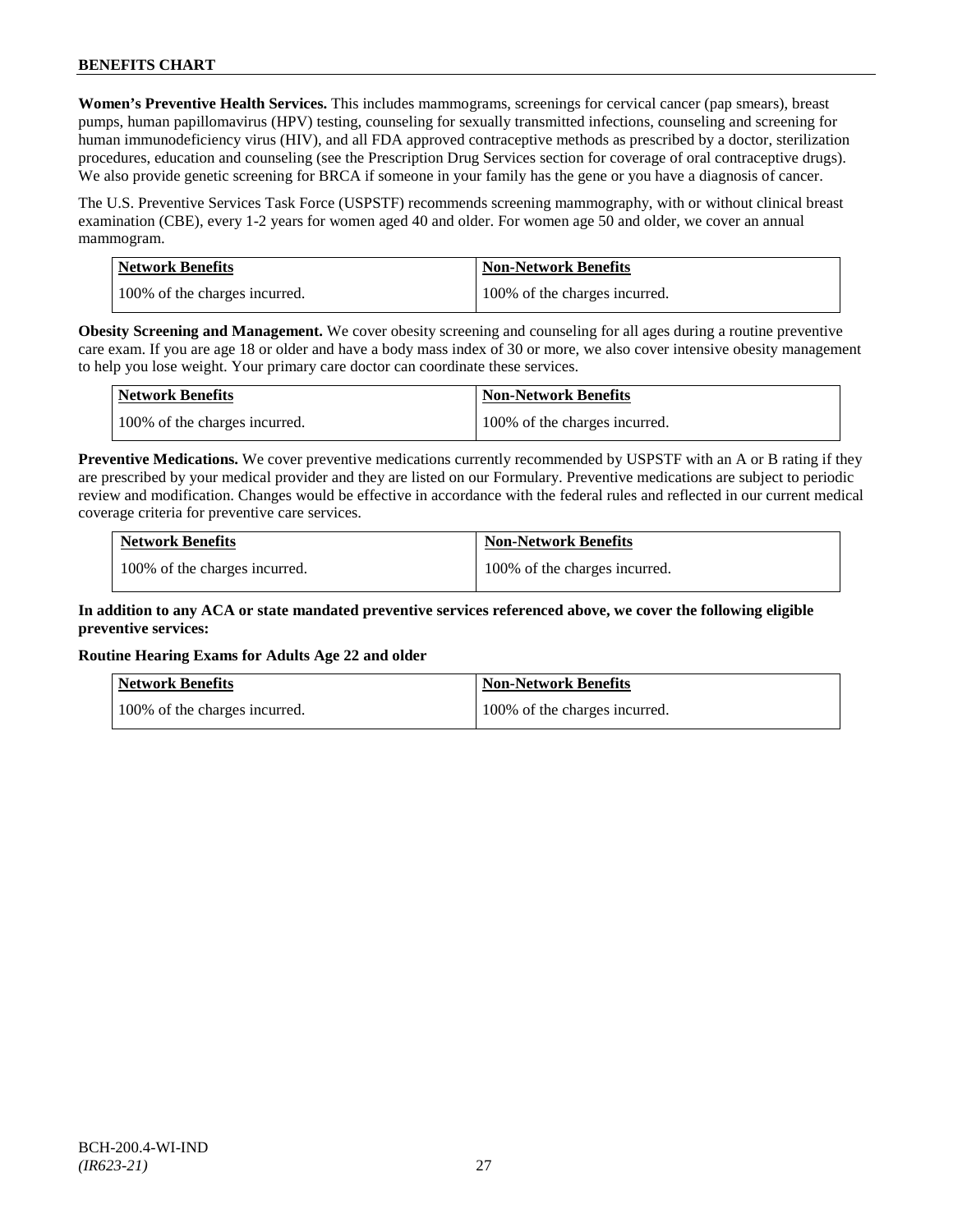**Ovarian Cancer Surveillance Tests for women who are at risk.** "At risk for ovarian cancer" means (1) having a family history that includes any of the following: one or more first-degree or second-degree relatives with ovarian cancer, clusters of female relatives with breast cancer or nonpolyposis colorectal cancer; or (2) testing positive for BRCA1 or BRCA2 mutations. "Surveillance tests for ovarian cancer" means annual screening using: CA-125 serum tumor marker testing, transvaginal ultrasound, pelvic examination or other proven ovarian cancer screening tests currently being evaluated by the federal Food and Drug Administration or by the National Cancer Institute.

| <b>Network Benefits</b>                                 | <b>Non-Network Benefits</b>                             |
|---------------------------------------------------------|---------------------------------------------------------|
| Coverage level is same as corresponding Network         | Coverage level is same as corresponding Non-Network     |
| Benefit, depending on type of service provided, such as | Benefit, depending on type of service provided, such as |
| Diagnostic Imaging Services, Laboratory Services        | Diagnostic Imaging Services, Laboratory Services        |
| Office Visits for Illness or Injury, or Preventive      | Office Visits for Illness or Injury, or Preventive      |
| Services.                                               | Services.                                               |

### **Limitations:**

• Services are not preventive if received as part of a visit to diagnose, manage or maintain an acute or chronic medical condition, illness or injury. When that occurs, unless otherwise indicated above, standard deductibles, copayments or coinsurance apply.

### **Not Covered:**

- Routine eye exams for adults age 22 and older.
- See "Services Not Covered" in your Policy.

# **TRANSPLANT SERVICES**

### **Applicable Definitions:**

**Autologous.** This is when the source of cells is from the individual's own marrow or stem cells.

**Allogeneic.** This is when the source of cells is from a related or unrelated donor's marrow or stem cells.

**Allogeneic Bone Marrow Transplant.** This is when the bone marrow is harvested from the related or unrelated donor and stored. The patient undergoes treatment which includes tumor ablation with high-dose chemotherapy and/or radiation. The bone marrow is reinfused (transplanted).

**Autologous Bone Marrow Transplant.** This is when the bone marrow is harvested from the individual and stored. The patient undergoes treatment which includes tumor ablation with high-dose chemotherapy and/or radiation. The bone marrow is reinfused (transplanted).

**Autologous/Allogeneic Stem Cell Support.** This is a treatment process that includes stem cell harvest from either bone marrow or peripheral blood, tumor ablation with high-dose chemotherapy and/or radiation, stem cell reinfusion, and related care. Autologous/allogeneic bone marrow transplantation and high dose chemotherapy with peripheral stem cell rescue/support are considered to be autologous/allogeneic stem cell support.

**Designated Transplant Center.** This is any health care provider, group or association of health care providers designated by us to provide services, supplies or drugs for specified transplants for our Insureds.

**Transplant Services.** This is transplantation (including retransplants) of the human organs or tissue listed below, including all related post-surgical treatment, follow-up care and drugs and multiple transplants for a related cause. Transplant services do not include other organ or tissue transplants or surgical implantation of mechanical devices functioning as a human organ, except surgical implantation of an FDA approved Ventricular Assist Device (VAD) or total artificial heart, functioning as a temporary bridge to heart transplantation.

Prior authorization is required prior to consultation to support coordination of care and benefits.

# **Covered Services:**

We cover eligible transplant services (as defined above) while you are covered under your Policy. Transplants that will be considered for coverage are limited to the following:

Kidney transplants for end-stage disease.

BCH-200.4-WI-IND *(IR623-21)* 28